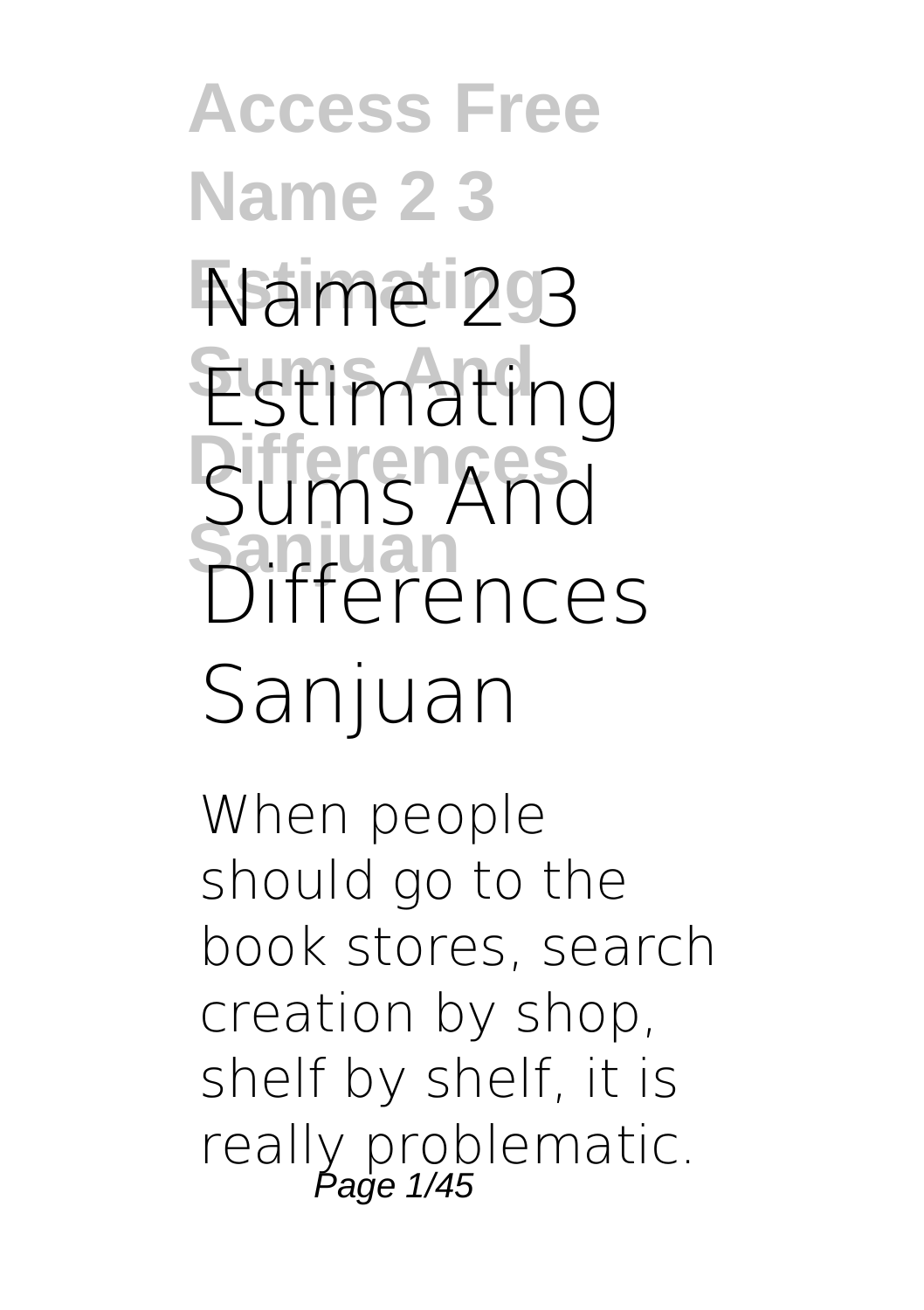**Access Free Name 2 3** This is why we give the book no website. It will definitely ease you compilations in this to see guide **name 2 3 estimating sums and differences sanjuan** as you such as.

By searching the title, publisher, or authors of guide Page 2/45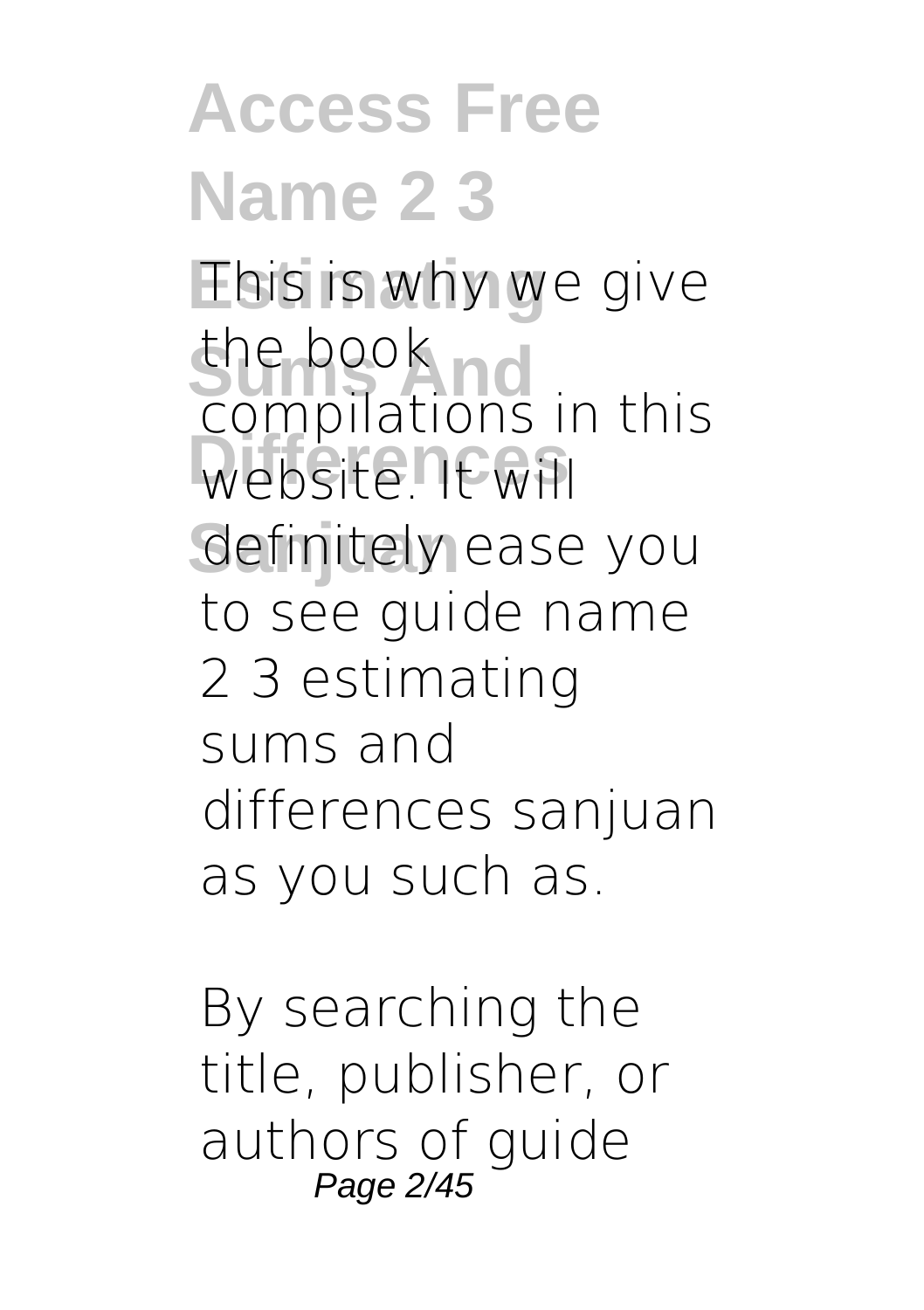**Access Free Name 2 3** you in reality want, you can discover house, workplace, or perhaps in your them rapidly. In the method can be every best place within net connections. If you target to download and install the name 2 3 estimating sums and differences Page 3/45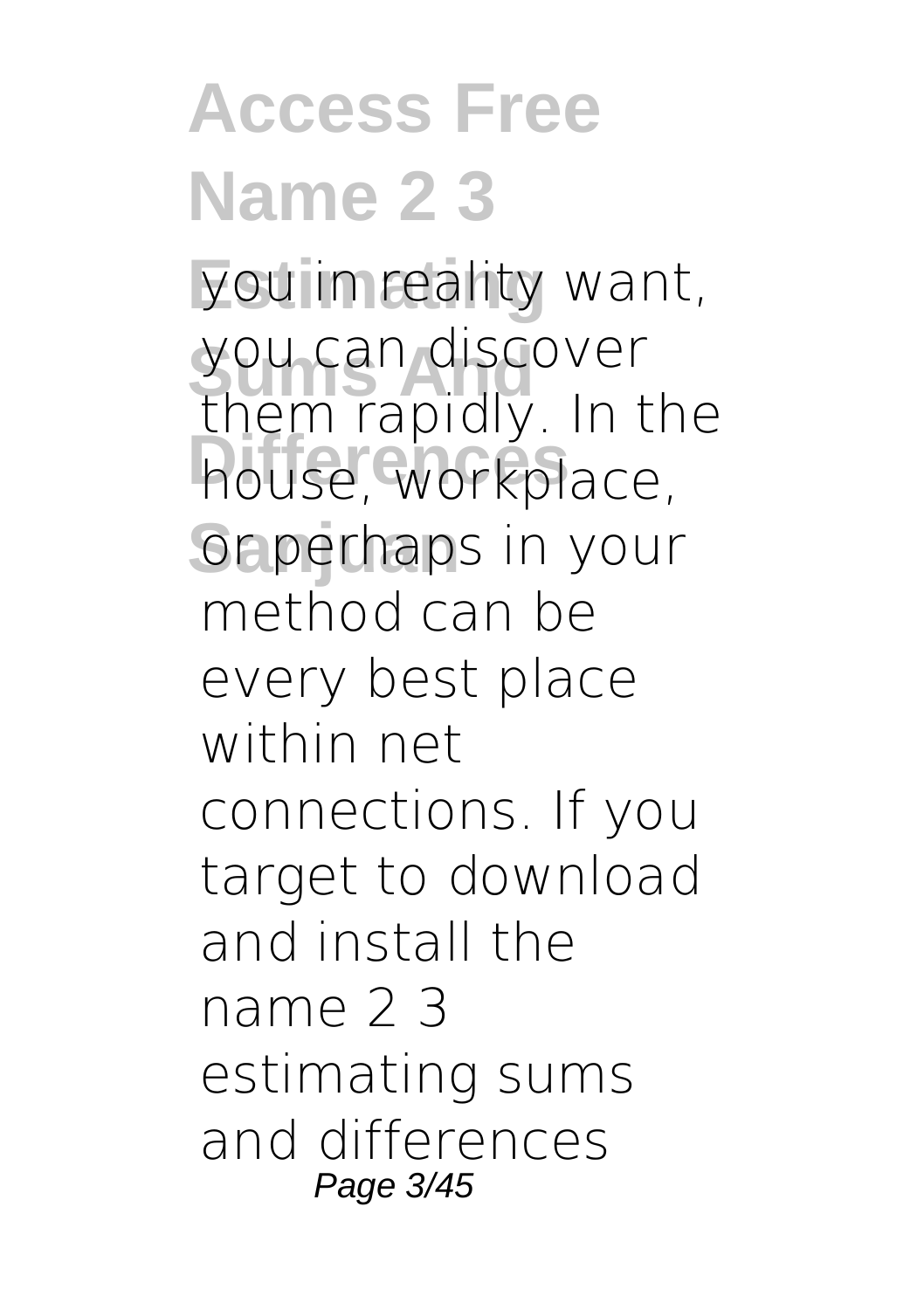**Access Free Name 2 3** sanjuan, it is agreed simple **Currently wes** extend the then, back member to purchase and make bargains to download and install name 2 3 estimating sums and differences sanjuan appropriately Page 4/45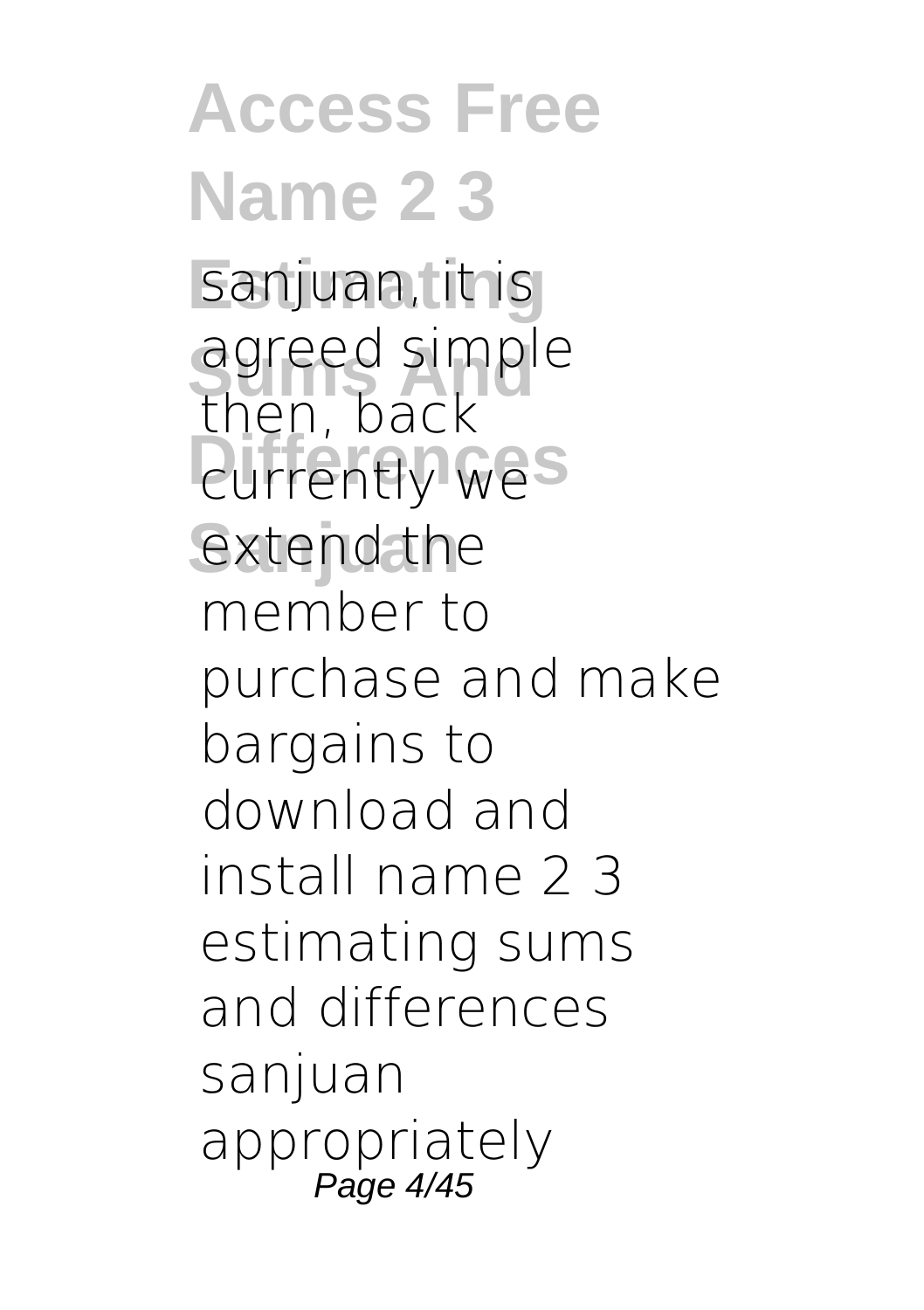**Access Free Name 2 3** simple!ating **Sums And** Math lesson 2-3 **Estimating sums** and differences hand2mind Estimating Sums and Differences Math Lesson, Grade 3, Week 4, Day 2 3rd Grade Mathematics -Lesson 5: Estimate Using Rounding Page 5/45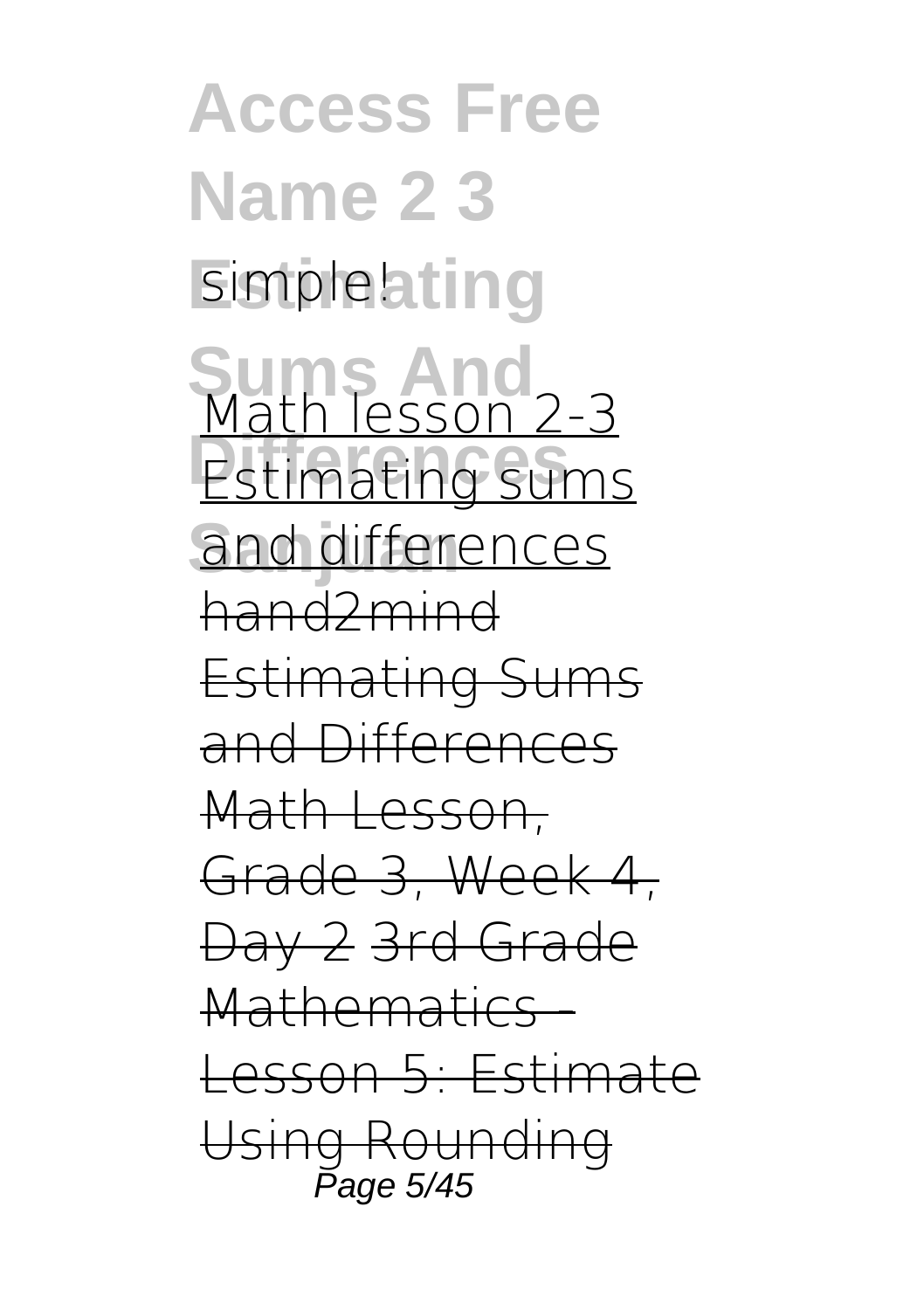**Access Free Name 2 3 Estimating Estimating Sums Sums And and Differences 2-3 Differences and Differences 5th Sanjuan grade** Grade 2 **Estimating Sums** Math 5.3, Estimating sums **Grade III - Maths - Chapter 2 - Addition (Estimating the Sum) - Session 5** Estimate Sums and Differences 2-4 Page 6/45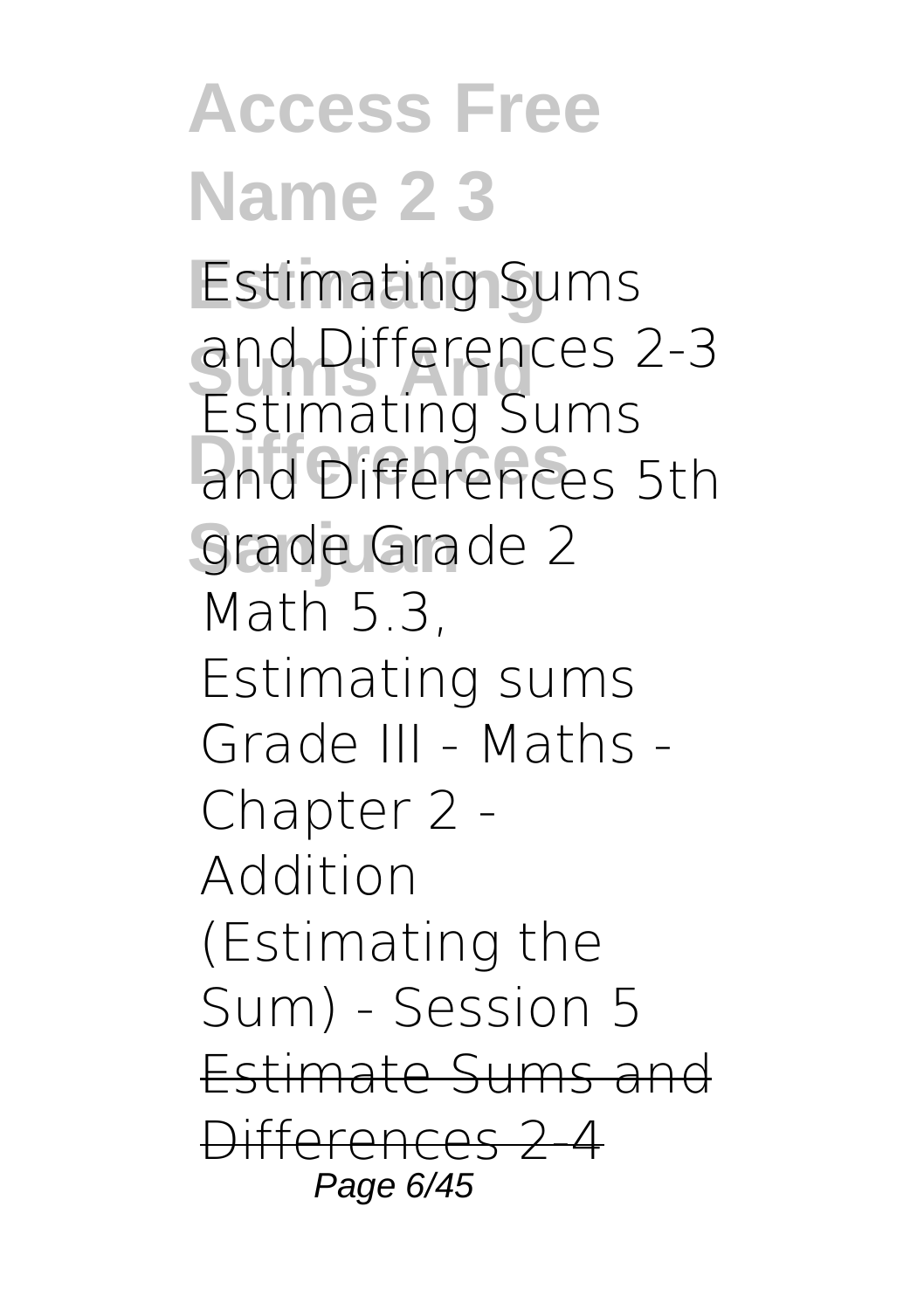**Access Free Name 2 3 Estimating** *Estimating Sums* **Srd Grade Math Differences** Differences*Math* **Sanjuan** *Antics - Adding* 1.8, Estimate *Mixed Numbers* Estimating adding and subtracting 3 digit numbers Rounding to Estimate Sums Compatible/Friendl y Numbers Estimation Strate Page 7/45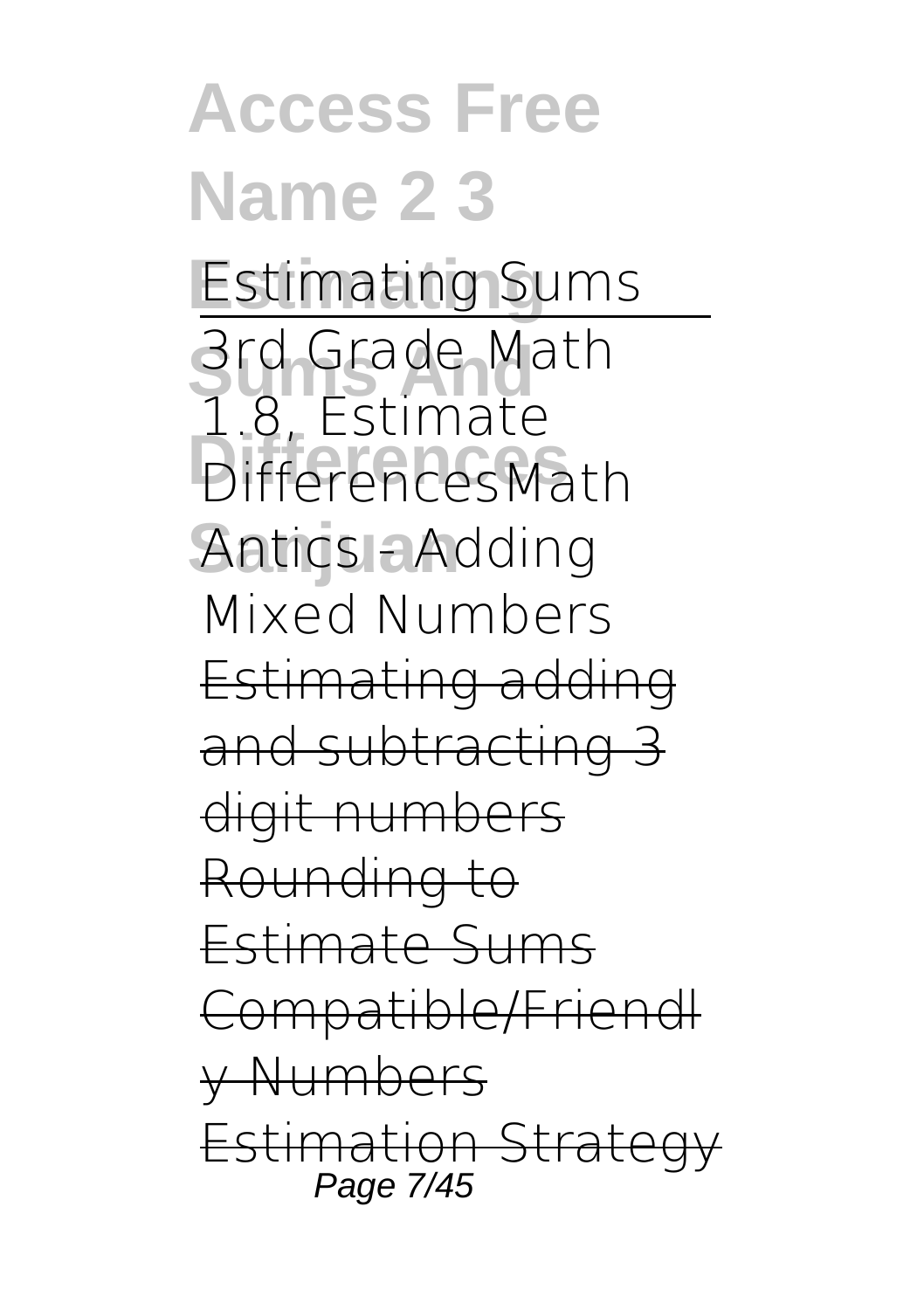**Access Free Name 2 3 Estimating** Round to Estimate **Estimating Sums Differences** *Class-3, (Estimate*  $the$  Difference) **and Differences** Math Antics - Rounding Estimating Answers 6.3 - Estimate Fraction Sums and Differences - Benchmark *estimating differences using* Page 8/45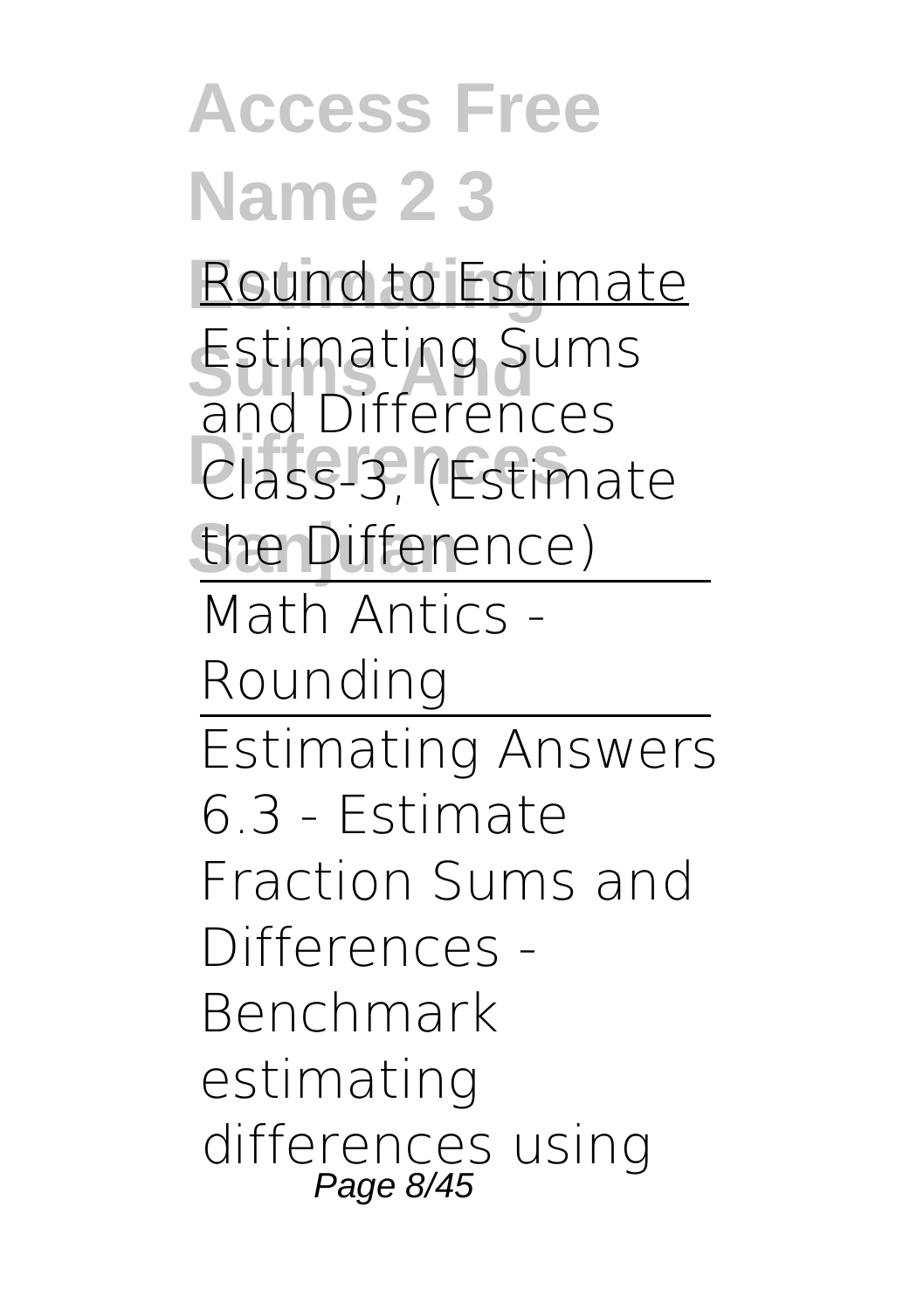**Access Free Name 2 3** rounding ing **Estimation Using Differences** (Friendly) Numbers **Basic Math - Using Campatible** rounding to estimate sums Math Antics - Long Division with 2-Digit Divisors Estimating Sums and Differences.avi Grade 3 Estimate Sums *Rounding to* Page 9/45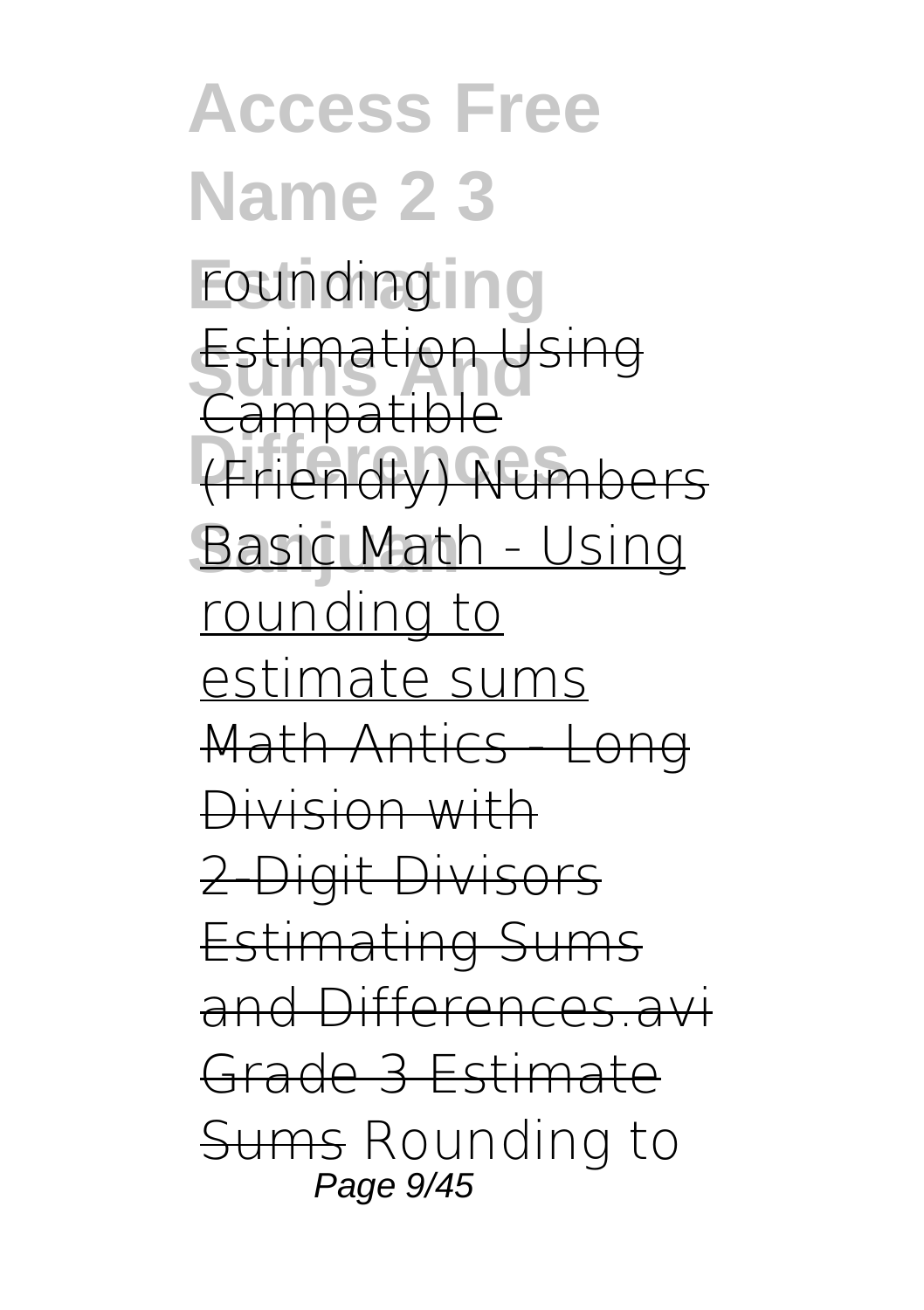**Access Free Name 2 3 Estimate Sums 2 Estimating Sums of Differences** Addends *6-3:* **Sanjuan** *Estimate Fraction* 3- to 4- Digit *Sums and Differences* **5th Grade Math Estimating Sums and Difference of Fractions** Name 2 3 Estimating Sums Estimate each sum Page 10/45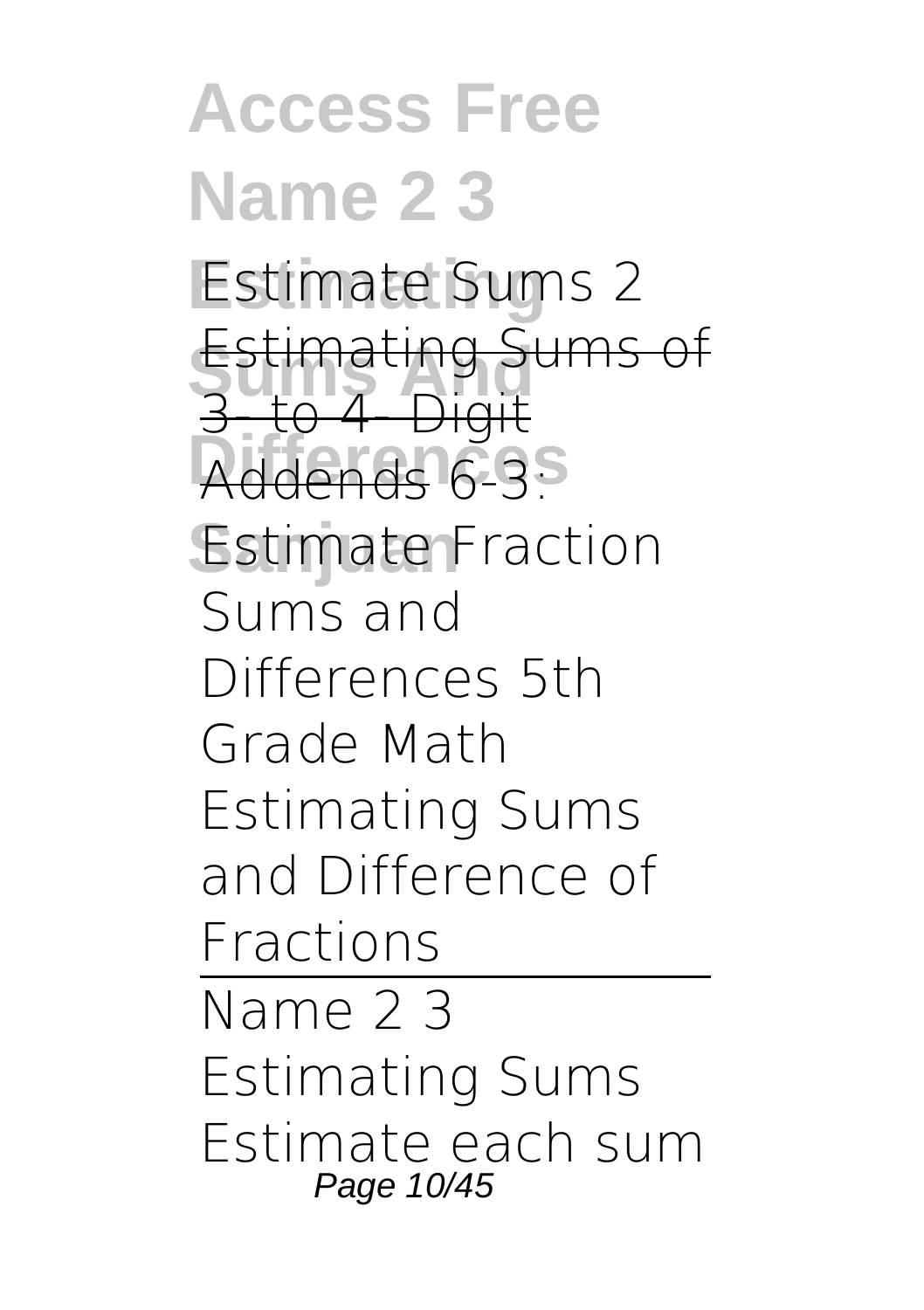**Access Free Name 2 3 Estimating** or difference. 1. **Sums And** 5,602 2 2,344 2. **Differences** 2,314 1 671 4. **Sanjuan** 54.23 2 2.39 5. 1 1 9 8 3 Wesley estimated 5.82 2 4.21 to be about 2. Is this an overestimate or an underestimate? Explain. 6. Estimate the total precipitation in inches and the Page 11/45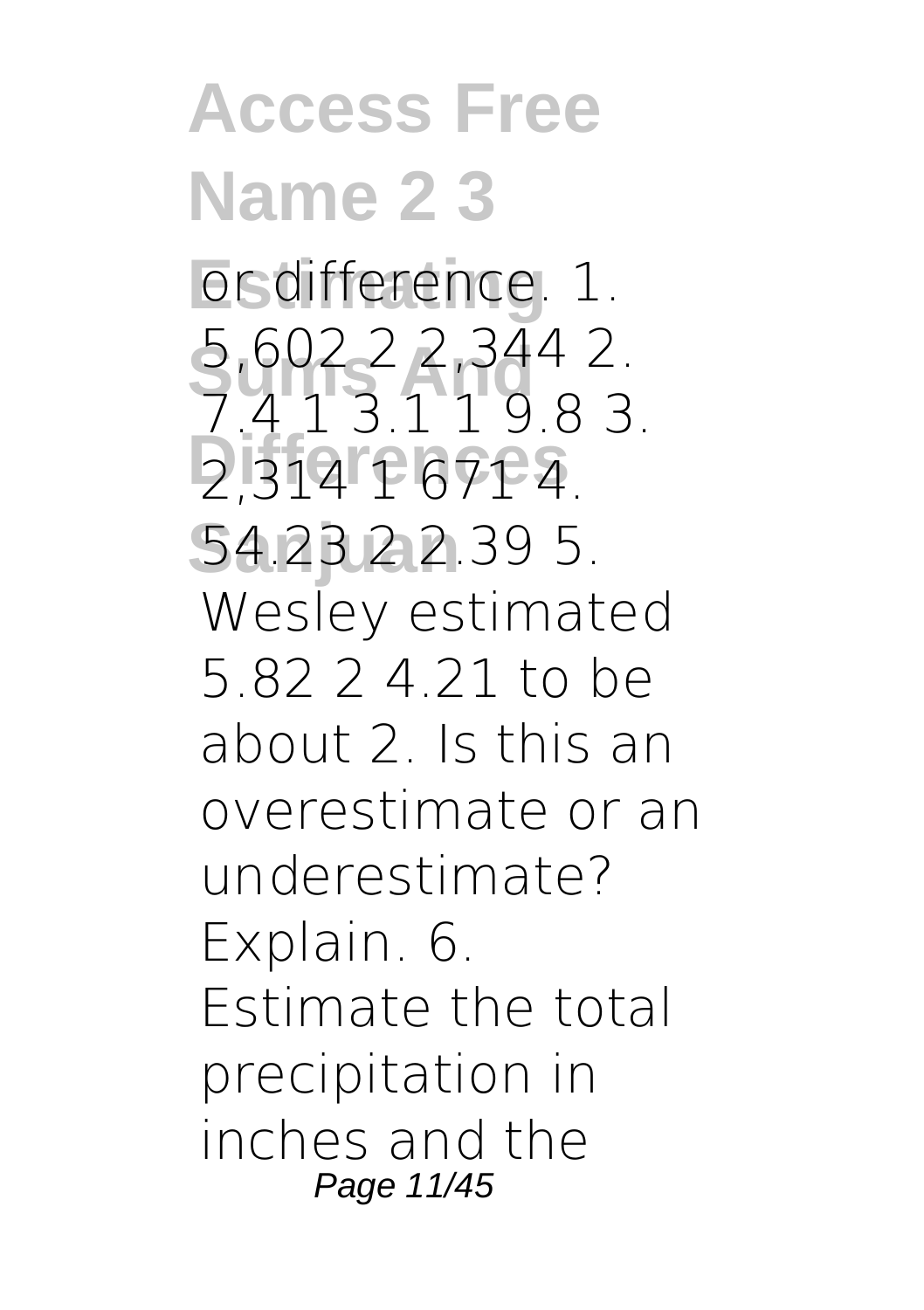**Access Free Name 2 3** total number of days with **Differences** Asheville and Wichita. 7. Which precipitation for numbers should you add to estimate the answer to this problem: 87,087 1 98,000?

Name 2-3 Page 12/45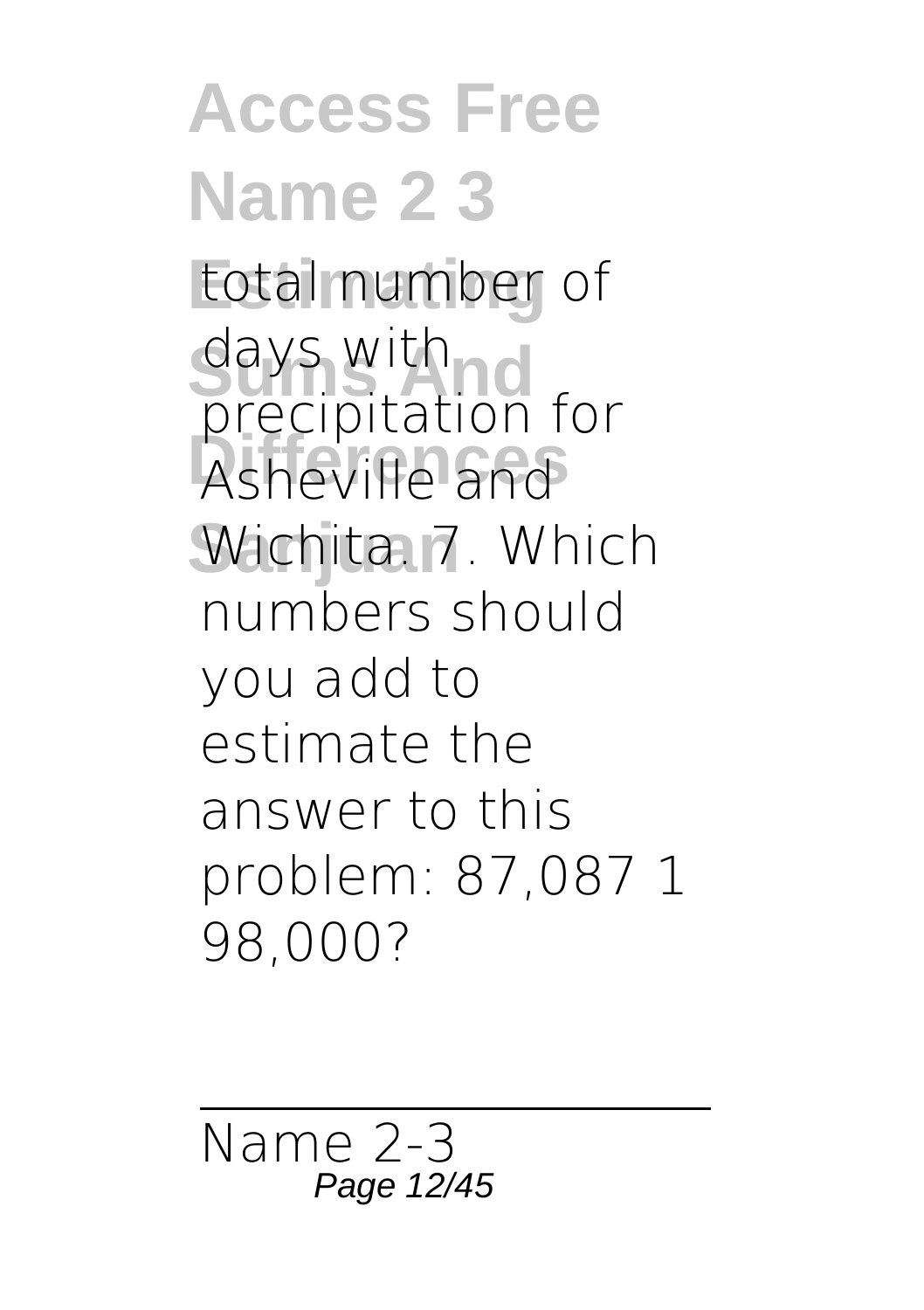**Access Free Name 2 3 Estimating** Estimating Sums and Differences<br>Estimate each sum **Differences** or difference. 1. **Sanjuan** 19.7 2 6.9 3. 582 1 and Differences 169 1 23 2. 59 1 43 1 95 4. 87.99 2 52.46 5. Estimation Brigid worked 16.75 h. Kevin worked 12.50 h. About how many more hours did Brigid work than Page 13/45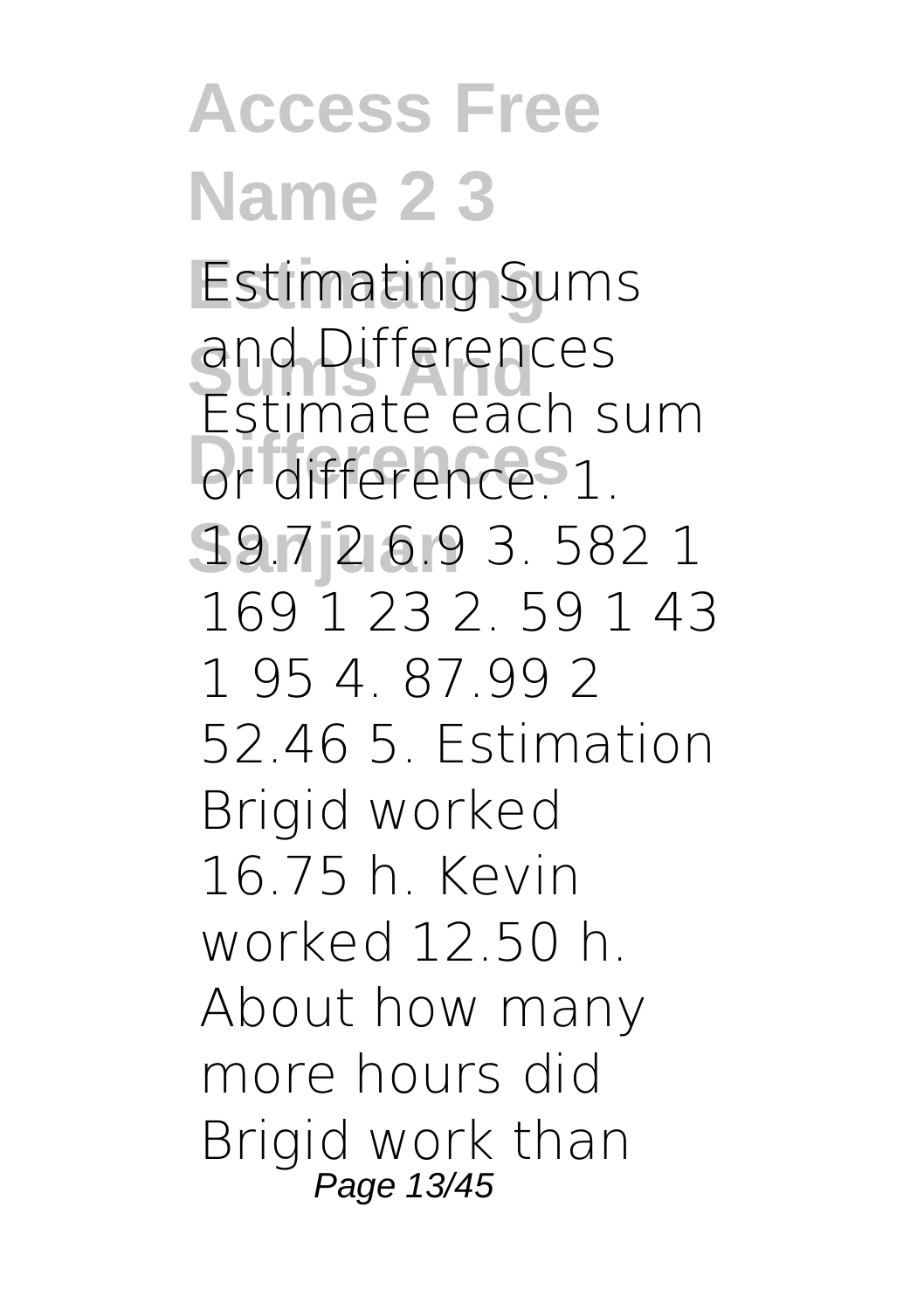**Access Free Name 2 3** Kevin? To estimate the sum, you can to the nearest **Sanjuan** hundred miles. You round each number can estimate differences in a similar way. Estimate 7 ...

Name 2-3 Estimating Sums and Differences Page 14/45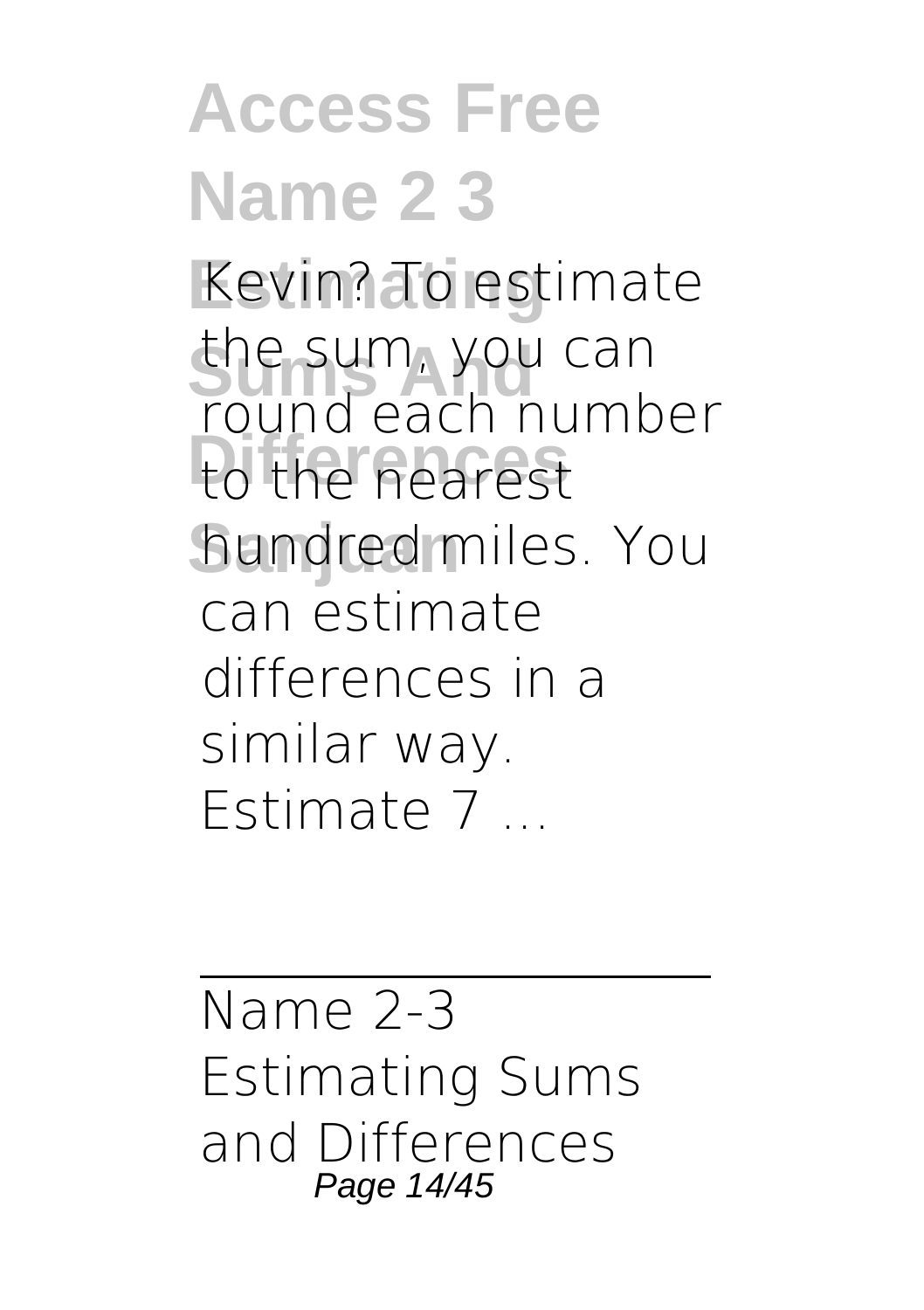**Access Free Name 2 3 Estimating** Name Reteaching **Sums And** 2-3 Estimating **Differences** Differences 2-3 46 **Sanjuan** Topic 2 Practice 2-3 Sums and Estimating Sums and Differences Estimate each sum or difference. 1. 5,602 2,344 2. 7.4 3.1 9.8 3. 2,314 671 4. 54.23 2.39 5. Number Sense Wesley estimated Page 15/45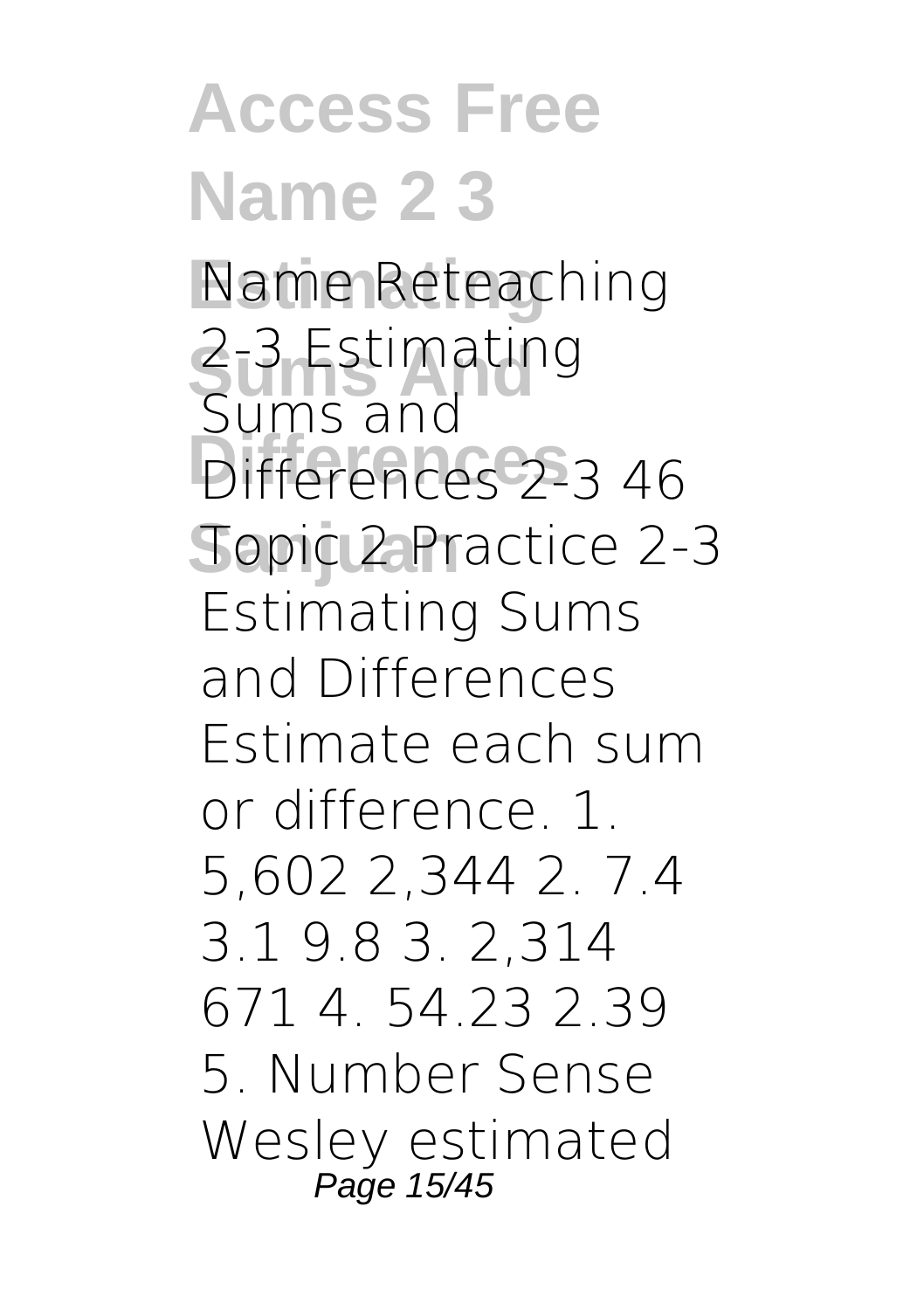**Access Free Name 2 3 Estimating** 5.82 4.21 to be about 2. Is this an **Differences** underestimate? Explain. Name 2-3 overestimate or an Estimating Sums and ...

Name 2 3 Estimating Sums And Differences Sanjuan Estimate each sum Page 16/45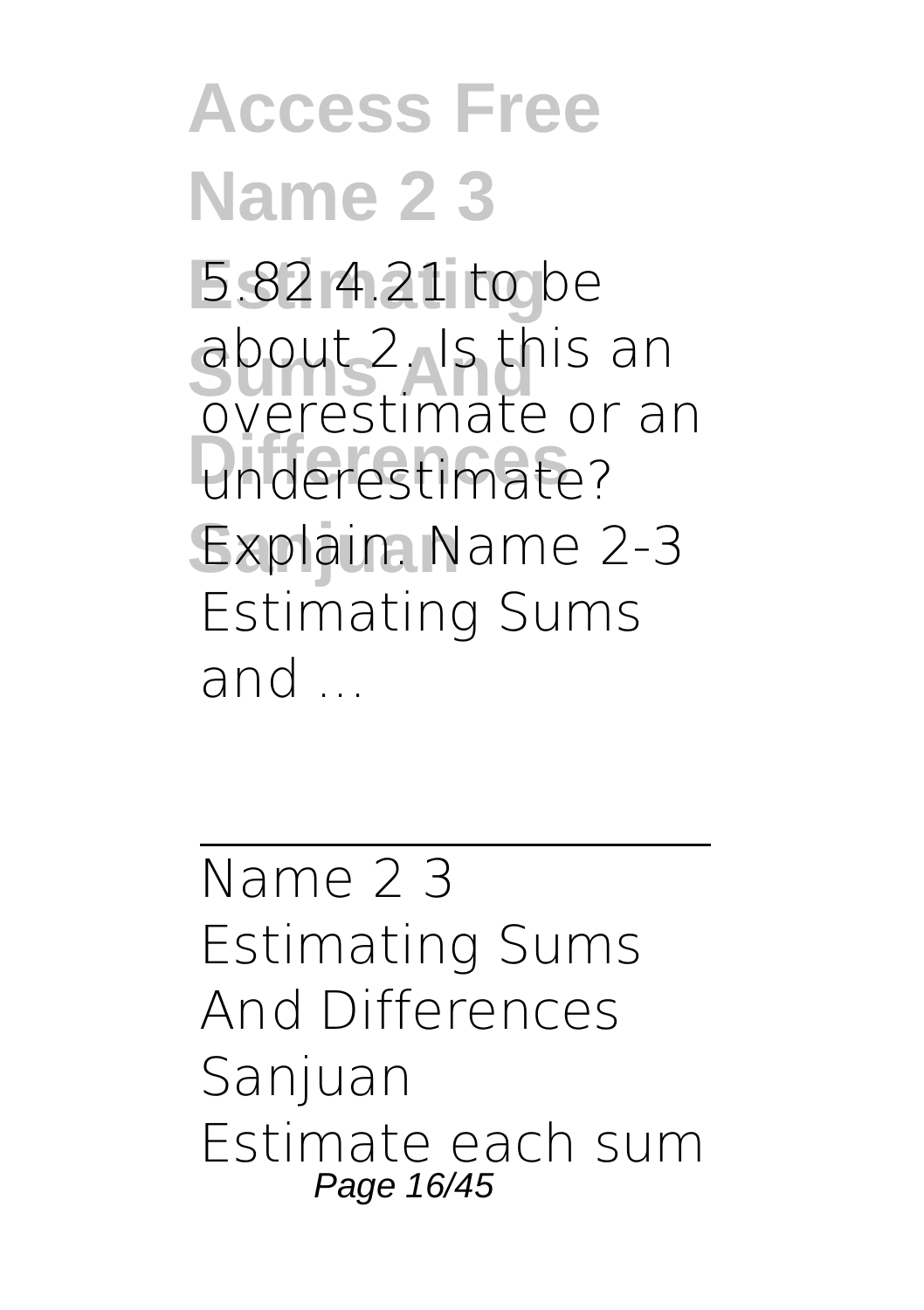**Access Free Name 2 3 Estimating** or difference. 1. **Sums And** 5,602 2,344 2. 7.4 **Differences** 671 4. 54.23 2.39 **Sanjuan** 5. Number Sense 3.1 9.8 3. 2,314 Wesley estimated 5.82 4.21 to be about 2. Is this an overestimate or an underestimate? Explain. 6. Estimate the total precipitation in inches and the Page 17/45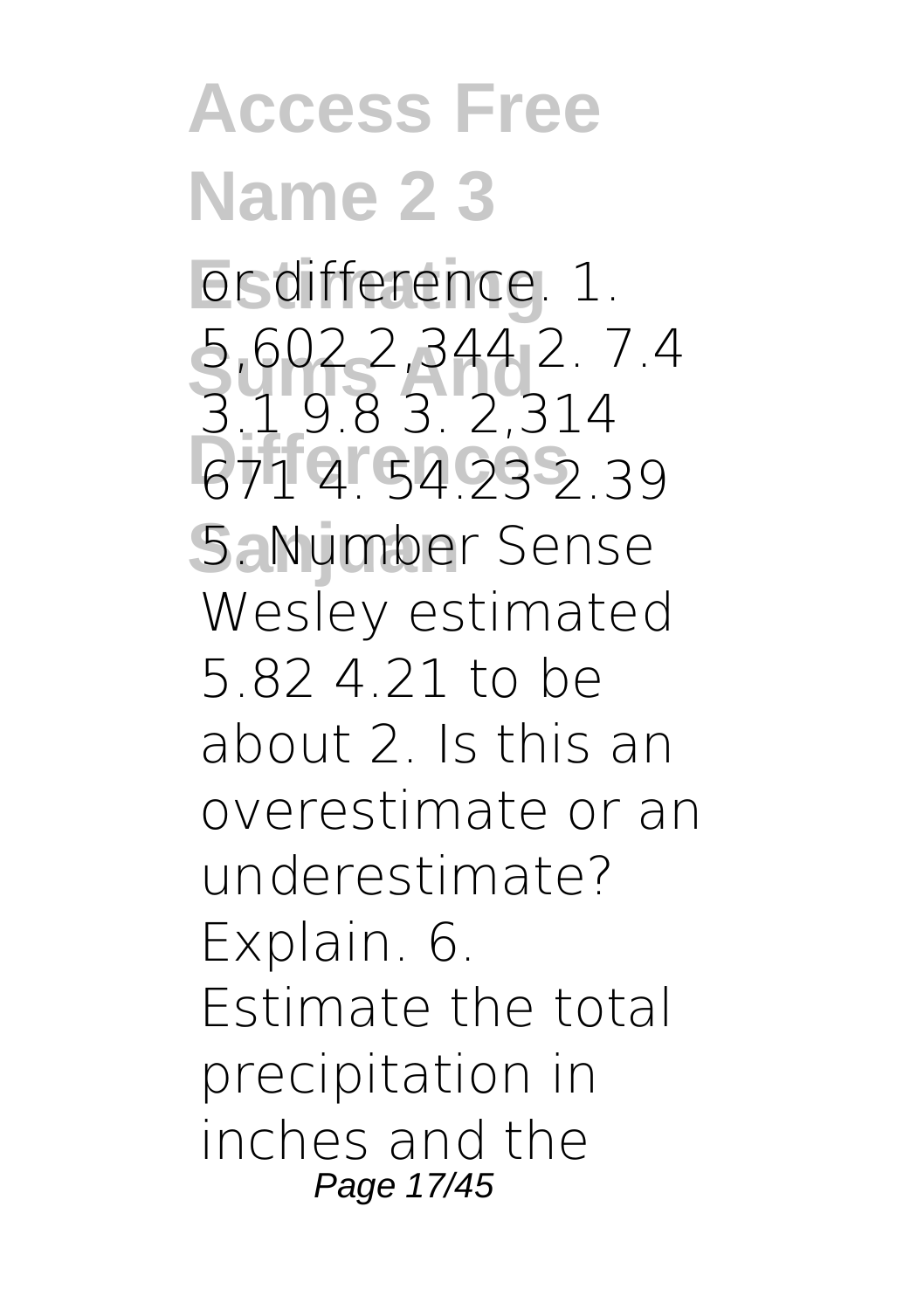**Access Free Name 2 3** total number of days with **Differences** Asheville and **Sanjuan** Wichita. 7. precipitation for Reasonableness Which ...

Name Practice 2-3 Estimating Sums and Differences Estimating Sums and Differences Page 18/45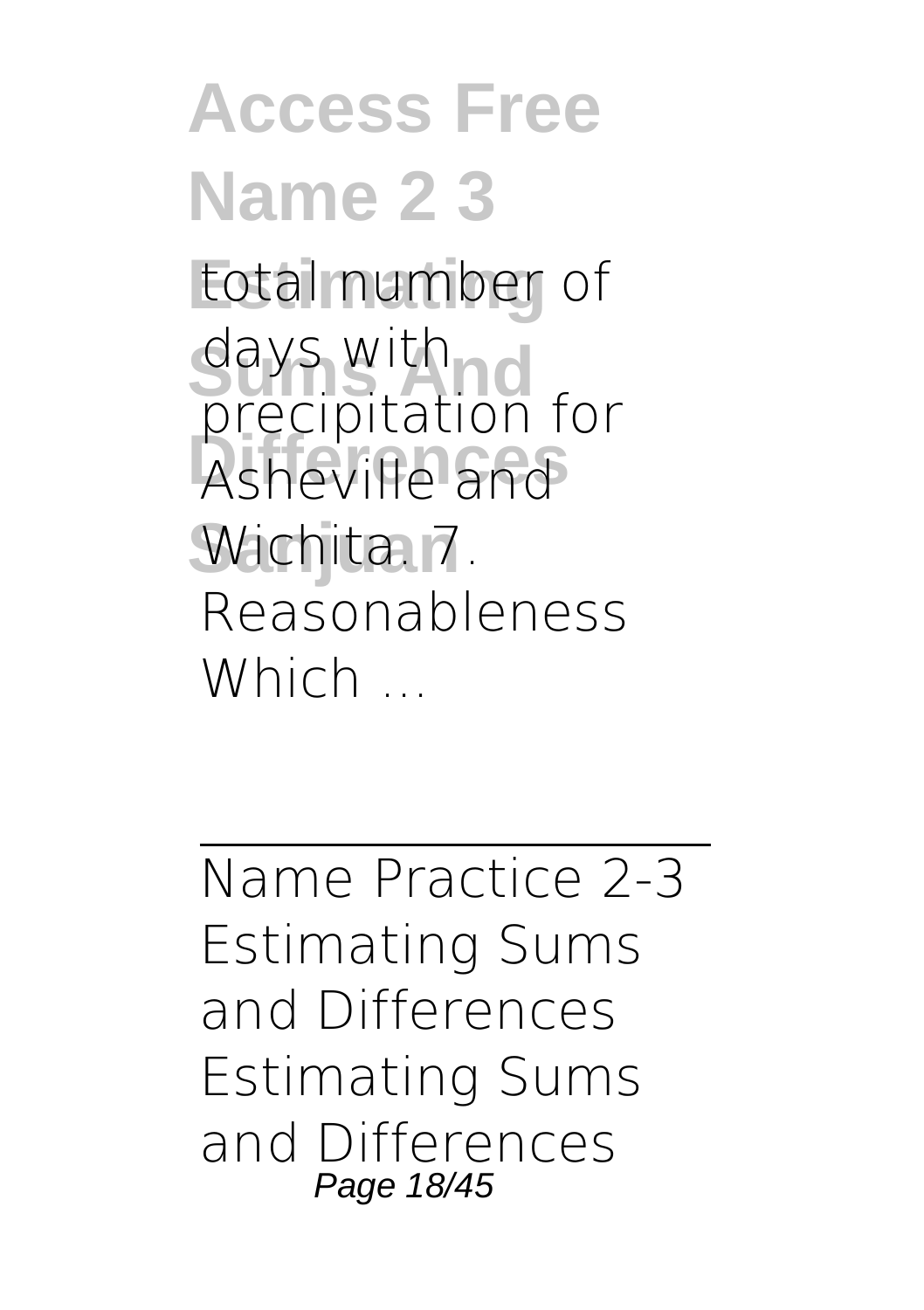#### **Access Free Name 2 3** Estimate each sum or difference. 1.<br>5,602 2,344 2. 7.4 **Differences** 3.1 9.8 3. 2,314 **Sanjuan** 671 4. 54.23 2.39 or difference. 1. 5. Wesley estimated 5.82 4.21 to be about 2. Is this an overestimate or an underestimate? Explain. 6. Estimate the total precipitation in Page 19/45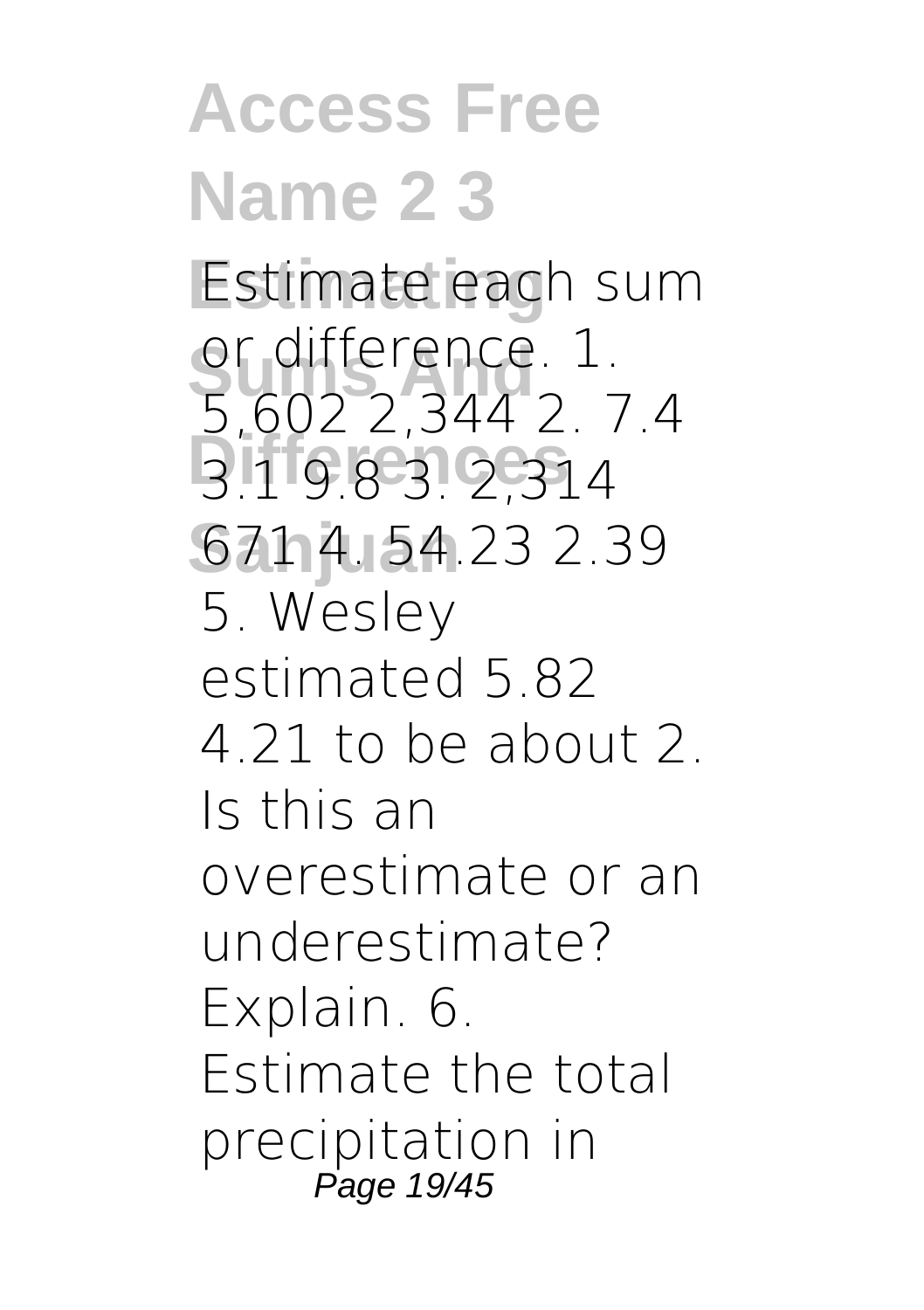### **Access Free Name 2 3** inches and the total number of precipitation for Asheville and days with Wichita<sub>7</sub>

Name Practice 2-3 Estimating Sums and Differences Estimate each sum or difference. 1. 19.7 6.9 3. 582 169 Page 20/45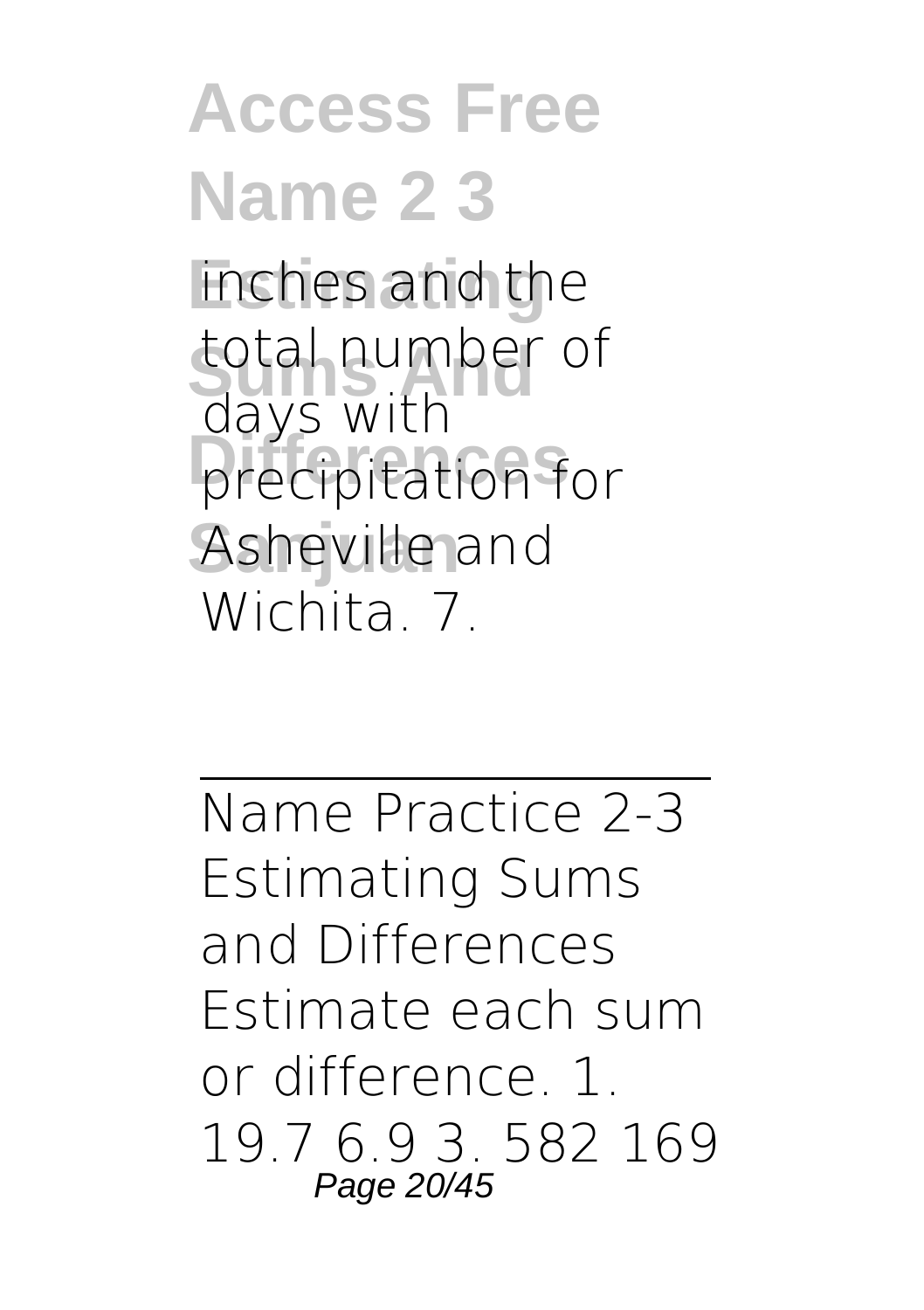**Access Free Name 2 3 Estimating** 23 2. 59 43 95 4. **Sums And** Estimation Brigid **Differences** worked 16.75 h. **Sanjuan** Kevin worked 87.99 52.46 5. 12.50 h. About how many more hours did Brigid work than Kevin? To estimate the sum, you can round each number to the nearest hundred miles. mi 243 303 Page 21/45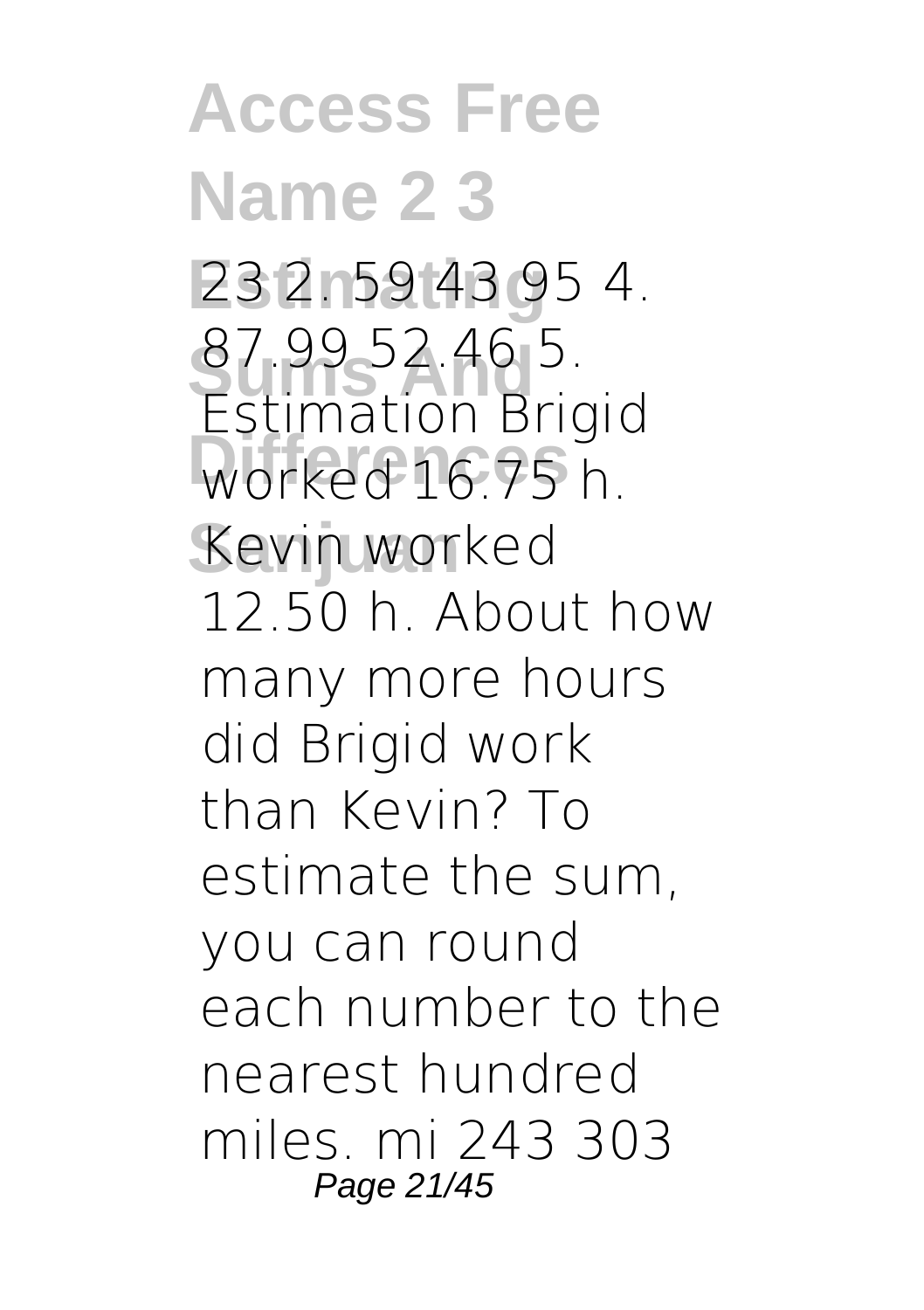### **Access Free Name 2 3 Estimating** 279 277 352 ⇒ ⇒ ⇒ **Sums And** 300 400 1,500 ... **Differences Sanjuan** ⇒ ⇒ 200 300 300 Name Reteaching 2-3 Estimating Sums and Differences Estimate the Sum or Difference Rounding Each Addend to the

Nearest Ten Page 22/45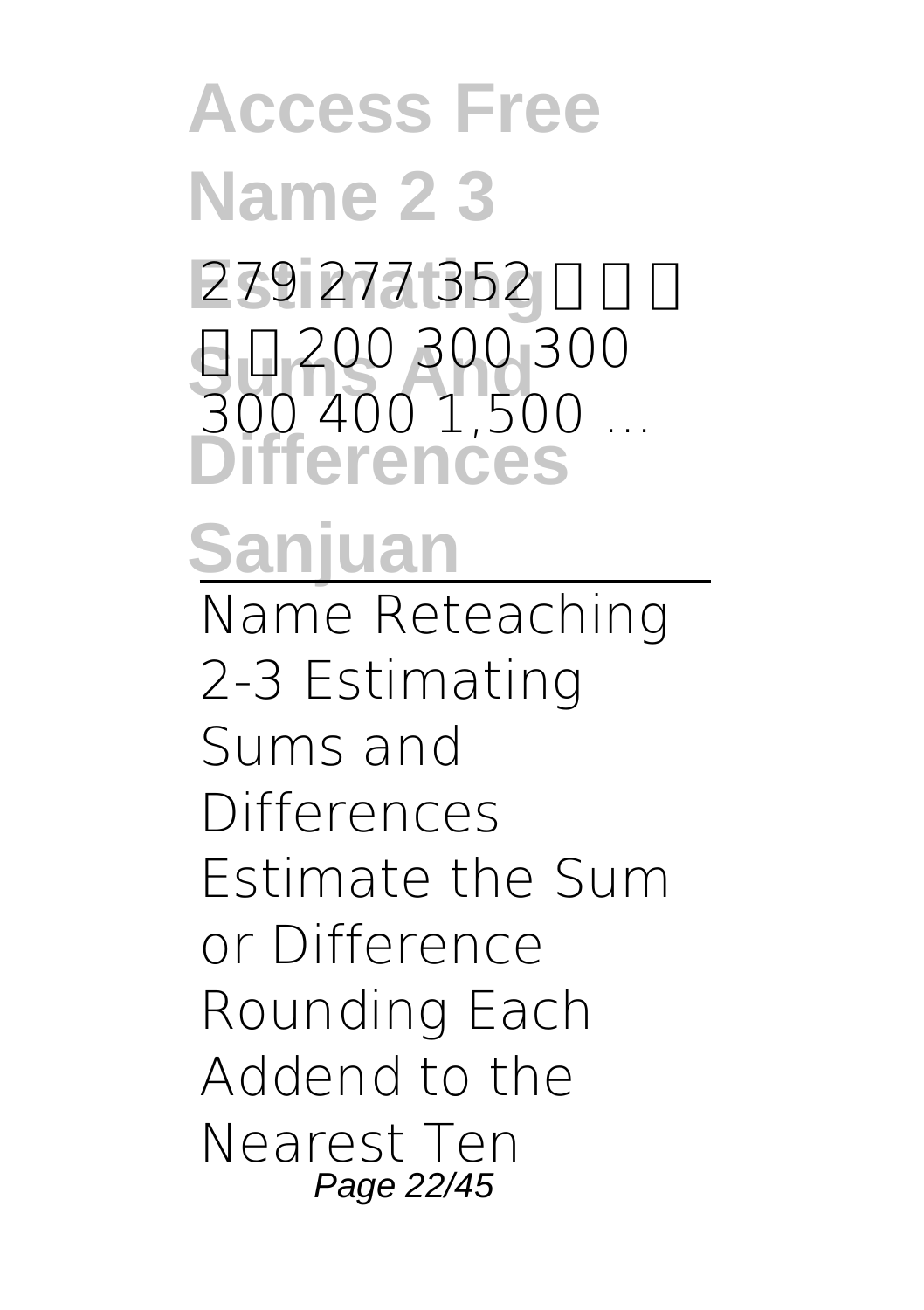**Access Free Name 2 3** Worksheet.g **Estimate the Sum** Rounding Each Addend to the or Difference Nearest Ten Worksheet. Estimate the Sum or Difference Rounding Each Addend to the Nearest Ten Worksheet. Estimate the Page 23/45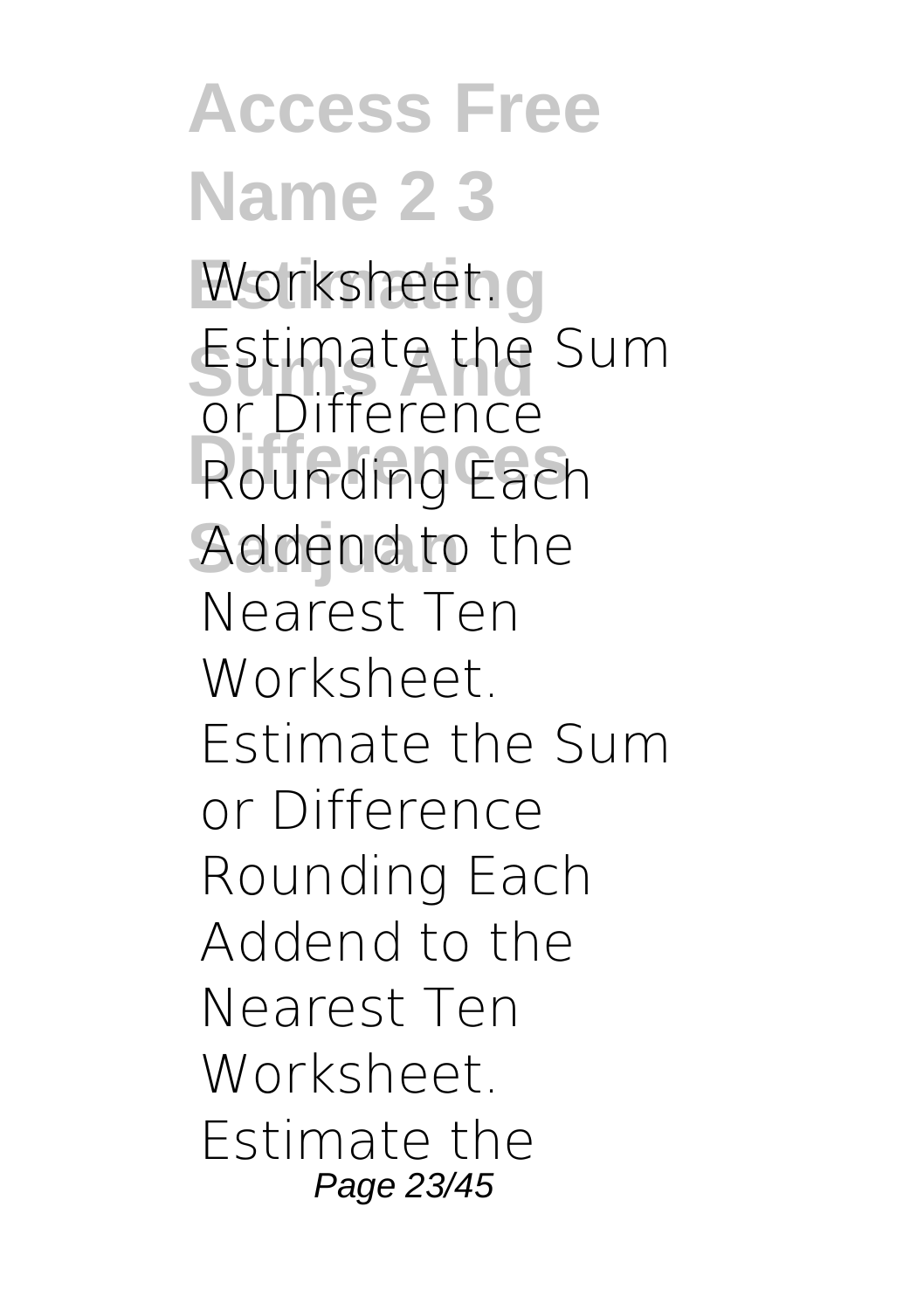## **Access Free Name 2 3 Estimating** Number of Fruits Worksheet.<sub>o</sub> **Differences**

Estimating Sums Worksheets - Softschools.com Estimating Sums 3rd Grade - Displaying top 8 worksheets found for this concept.. Some of the worksheets for this Page 24/45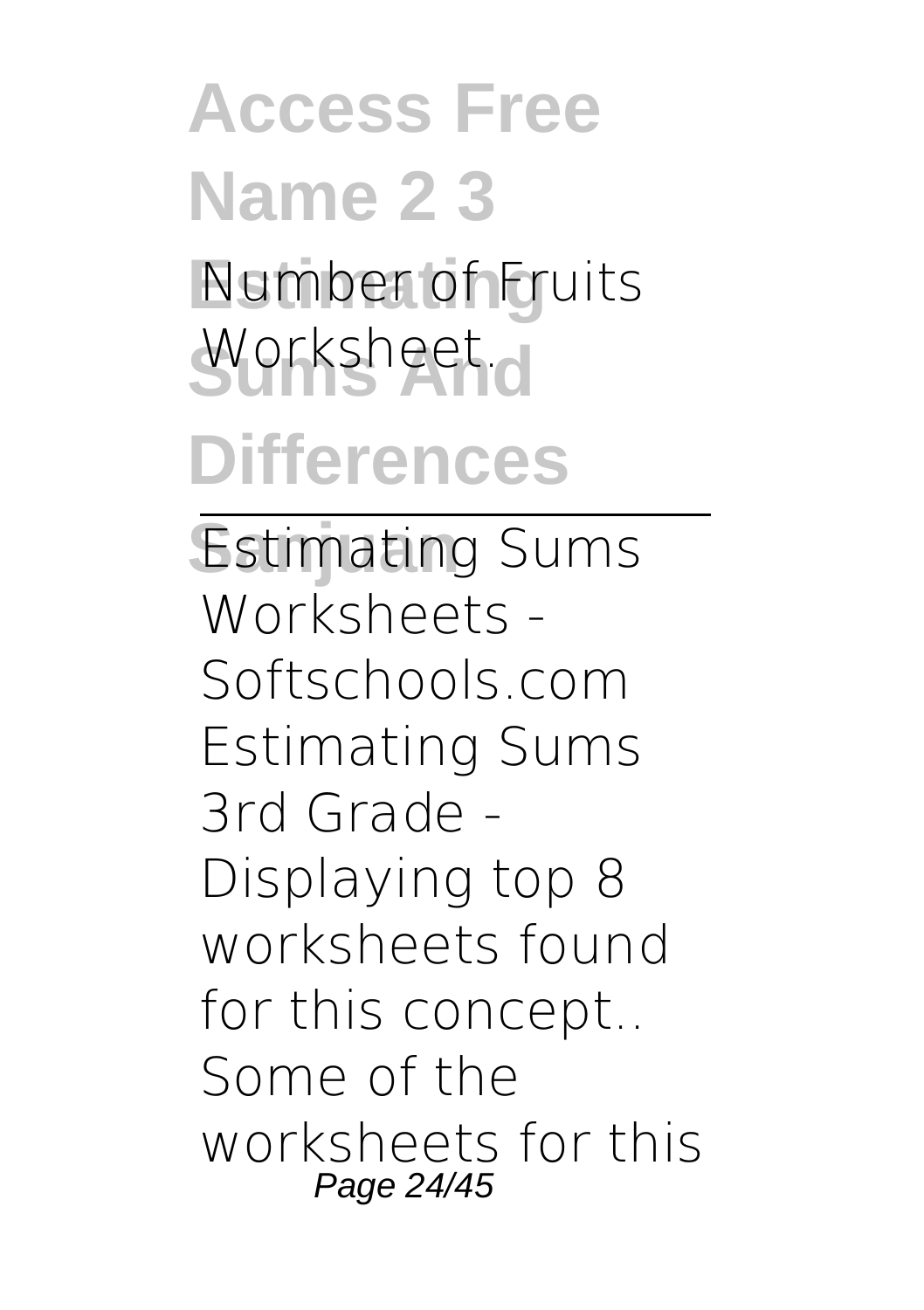**Access Free Name 2 3** concept area **Estimation nearest Estimating sums** and differences, ten sums s1, Show your work, Math mammoth grade 4 a, Reteach and skills practice, Math mammoth light blue grade 3 b, Front end estimation, Rounding numbers Page 25/45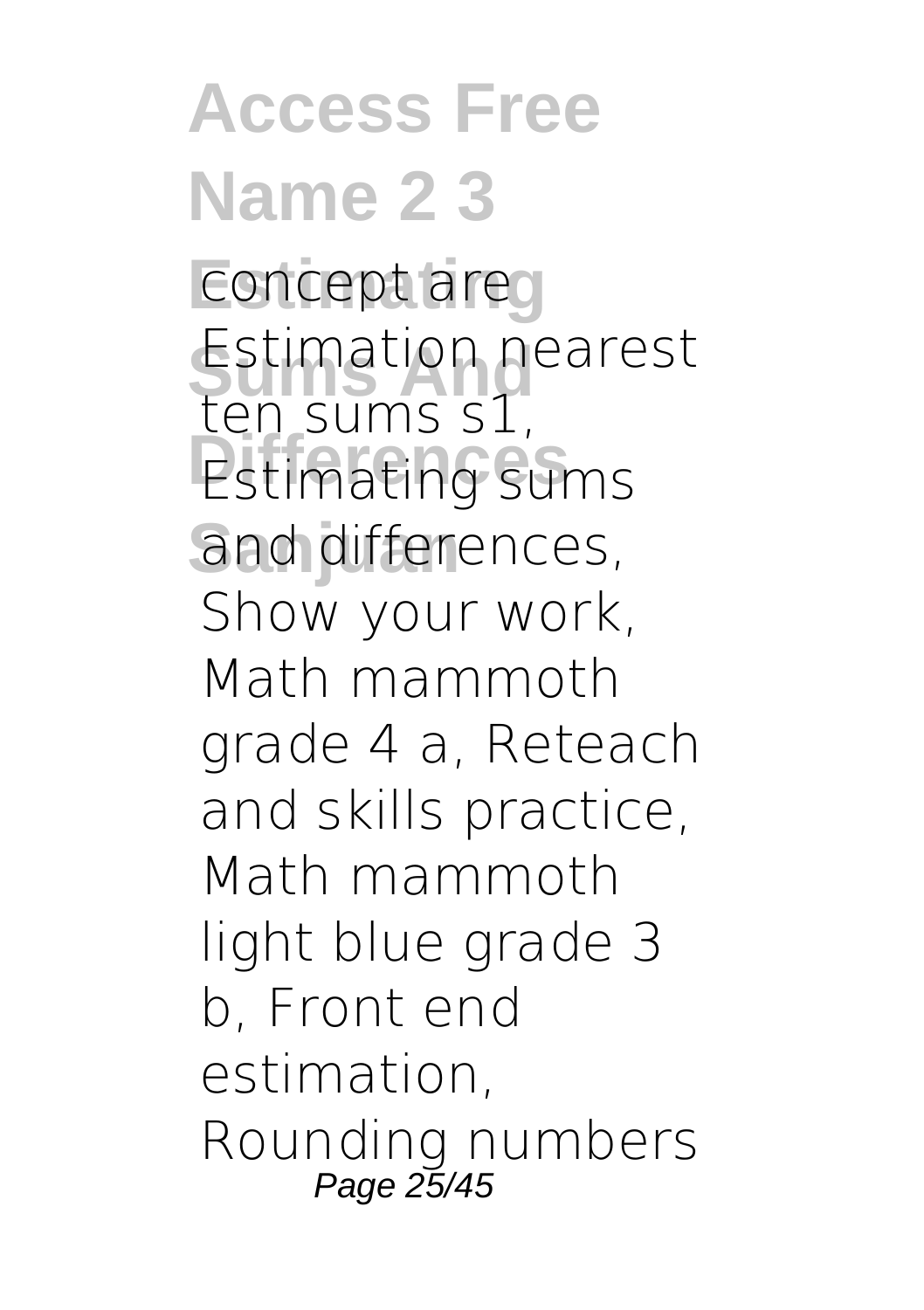## **Access Free Name 2 3** date period. **Sums And**

**Estimating Sums 3rd Grade** Worksheets - Kiddy Math For numbers with three digits, you can get two estimates. Estimate the following sums:  $176 + 432, 250 +$ Page 26/45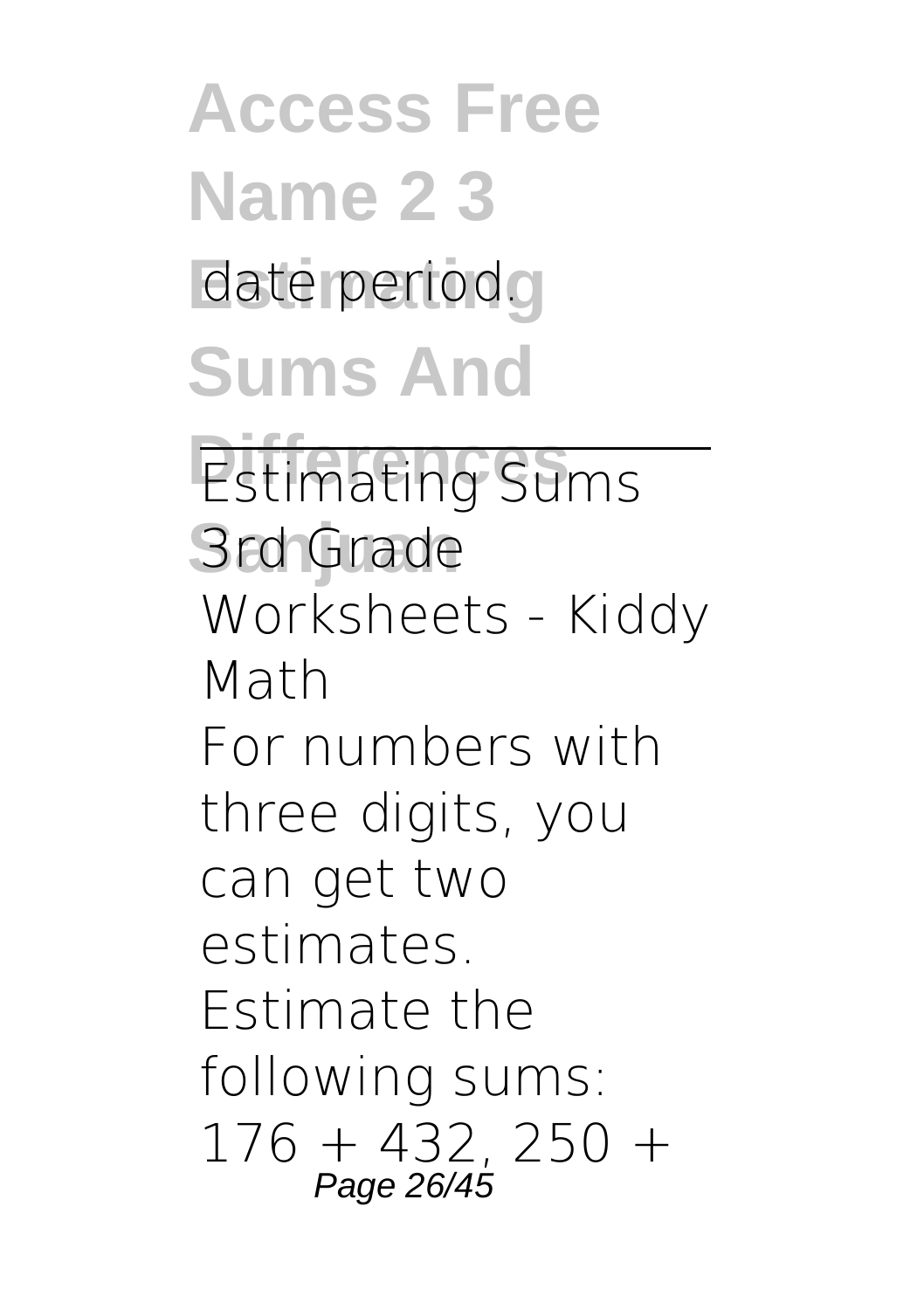**Access Free Name 2 3 Estimating** 845, and 986 + **Sums And** 220. Rounding 176 **Differences** nearest hundred, **Sanjuan** gives 200 + 400 = and 432 to the 600. However, rounding 176 and 432 to the nearest ten, gives 180 +  $430 = 610$ 

Estimating a Sum - Basic Mathematics Page 27/45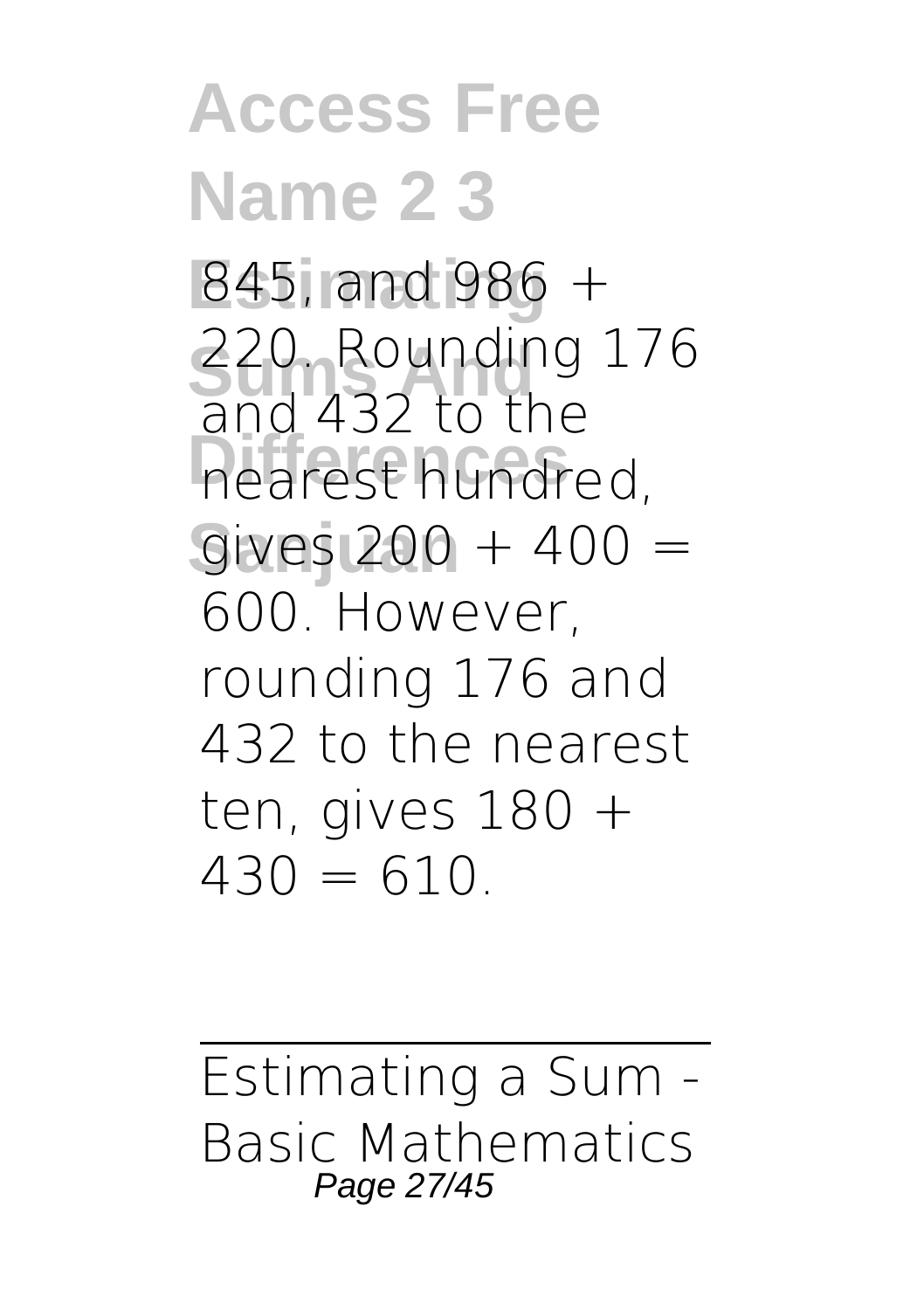**Access Free Name 2 3** The procedure to use the estima<br>the difference calculator is as follows: Step 1: use the estimate Enter the numbers in the respective input field. Step 2: Now click the button "Solve" to get the difference. Step 3: Finally, the actual and the estimated Page 28/45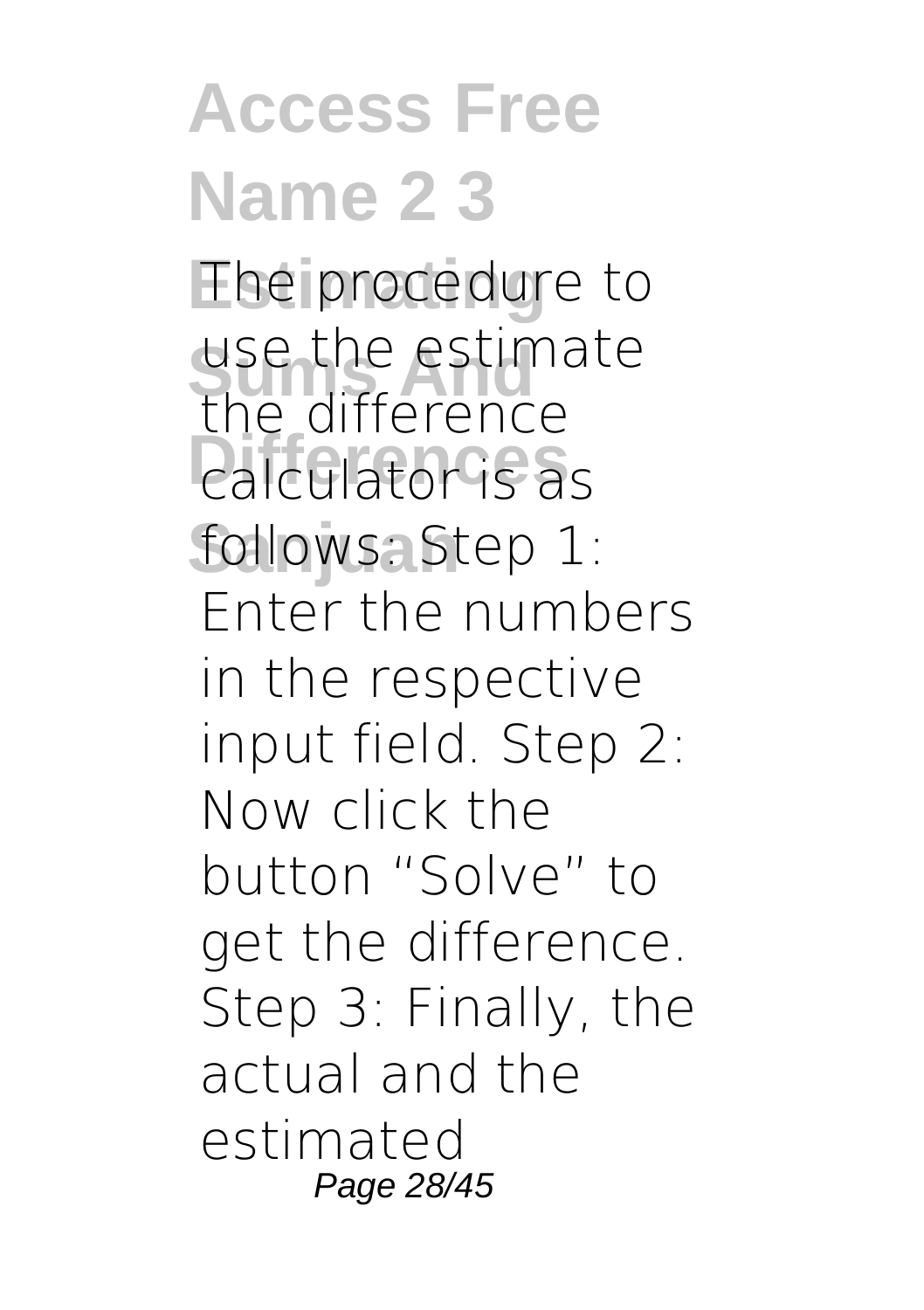#### **Access Free Name 2 3** difference of two **Sums And** displayed in the **Displayed in the** is Meant by numbers will be Estimate the Difference?

Estimate the **Difference** Calculator - Free online Calculator How to estimate a Page 29/45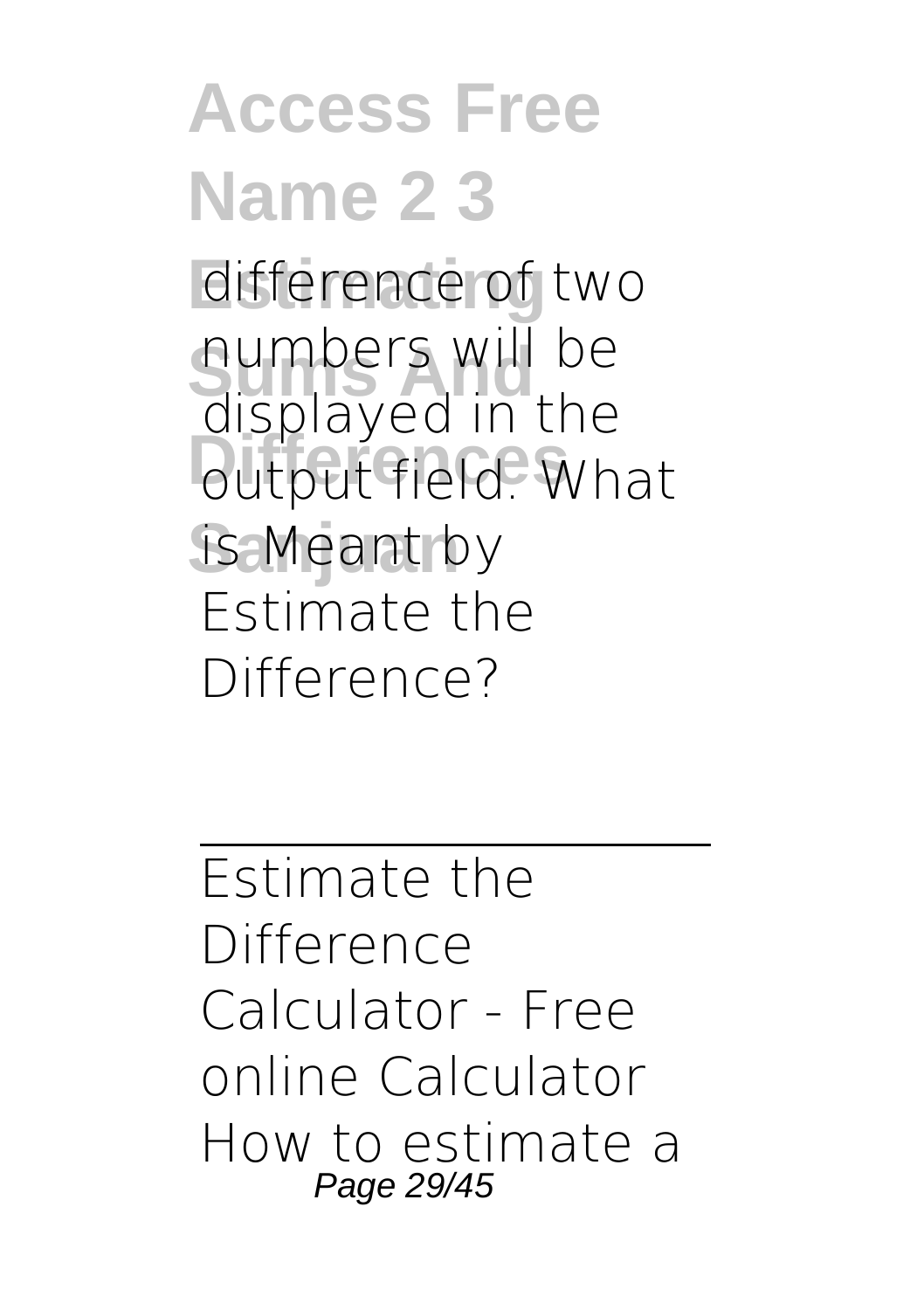**Access Free Name 2 3** sum by counting the tens and<br>
Supposing the amount of the ones. How to guessing the estimate up to the next ten. A word problem that involves estimating t...

Grade 2 Math 5.3, Estimating sums - Page 30/45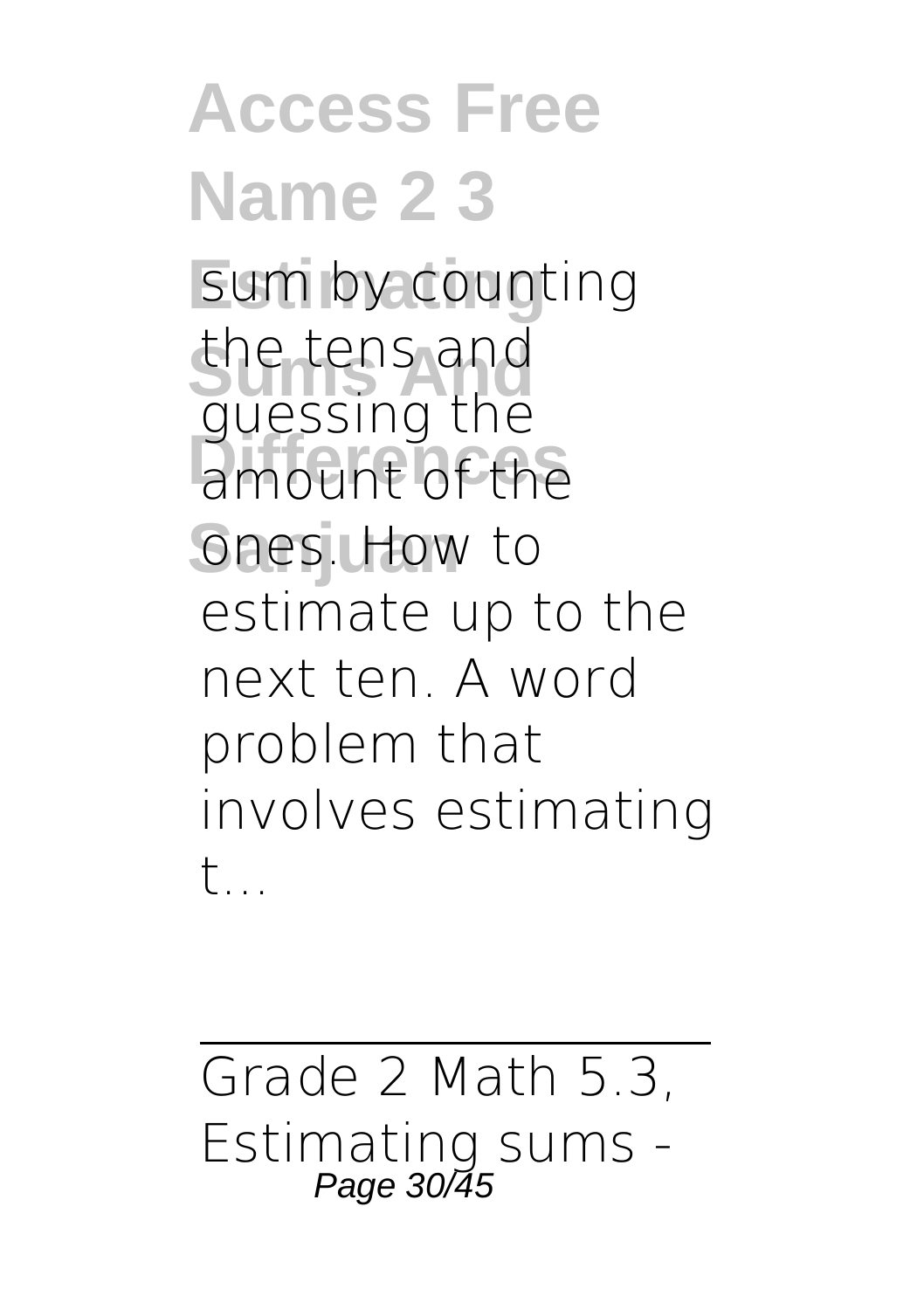**Access Free Name 2 3** YouTube ing **11. Consider the** Round each<sup>S</sup> fraction and sum of  $3\,5 + 34$ . estimate the sum. Add the two fractions using a common denominator and then round the result. Which estimate is closer to the actual Page 31/45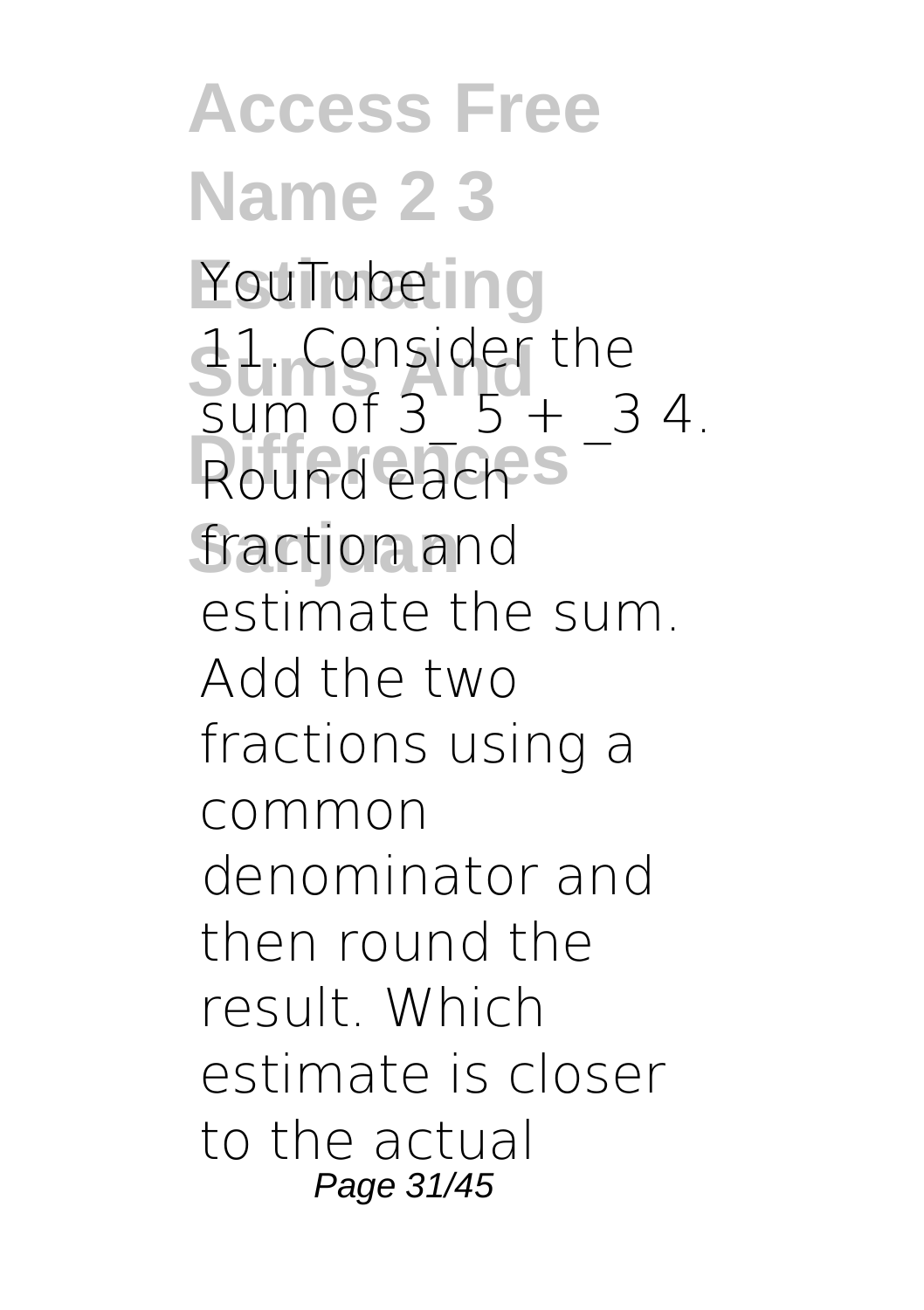#### **Access Free Name 2 3 Estimating** answer? Participant **Robert May Event**<br>Results Distance Long jump Softball throw Long jump Results/Distance Softball throw 1. 6 \_\_5 12 2. 5 2\_ 3 ft 62 1\_ 5 ft 1. 4 2\_ 3  $ft$  ...

Name Practice 10-2 Estimating Sums and Differences of Page 32/45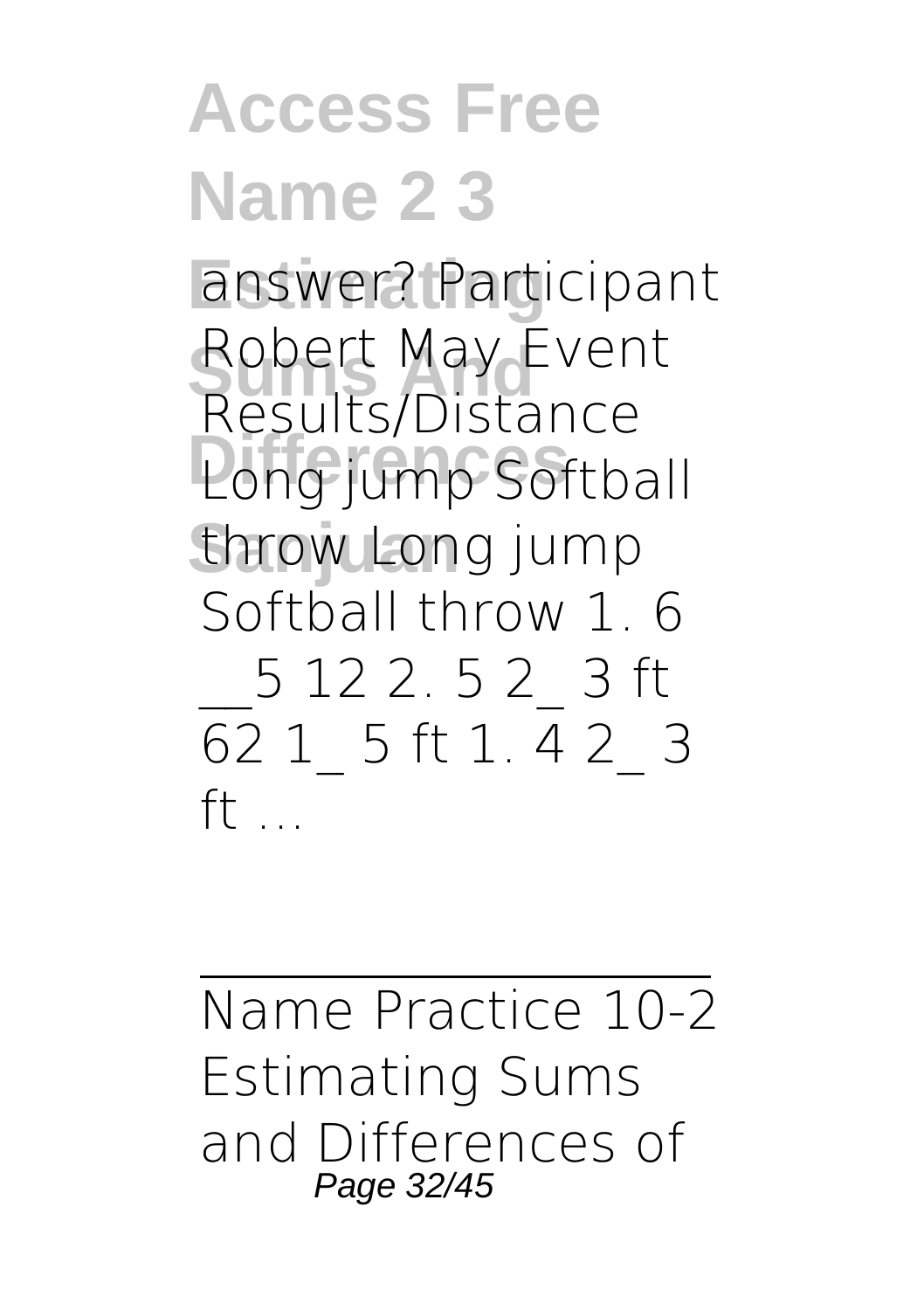**Access Free Name 2 3** Estimating An explanation of<br>how to estimate sums by using compatible An explanation of numbers, or place values, to round to the nearest ten or hundred. We compare the difference of est...

3rd Grade Math Page 33/45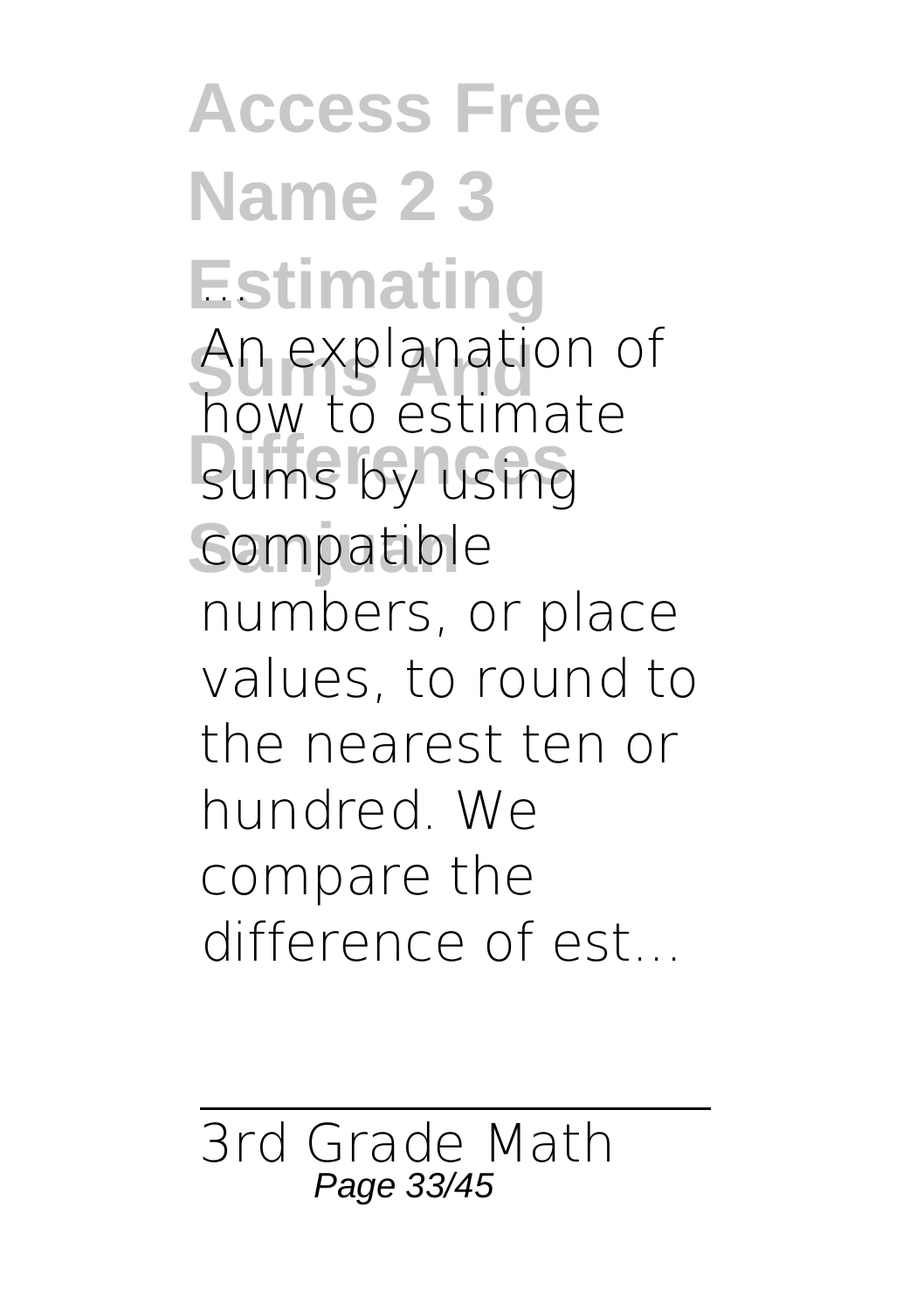**Access Free Name 2 3** 1.3, Estimate Sums S YouTube<br>Bound to the **Differences** nearest ten to **Sanjuan** estimate. 1. 58 43 Round to the 2. 87 69 3. 37 141 4. 422 296 Round to the nearest hundred to estimate. 5. 536 393 6. 242 359 7. 713 82 8. 313 405 Use compatible numbers to Page 34/45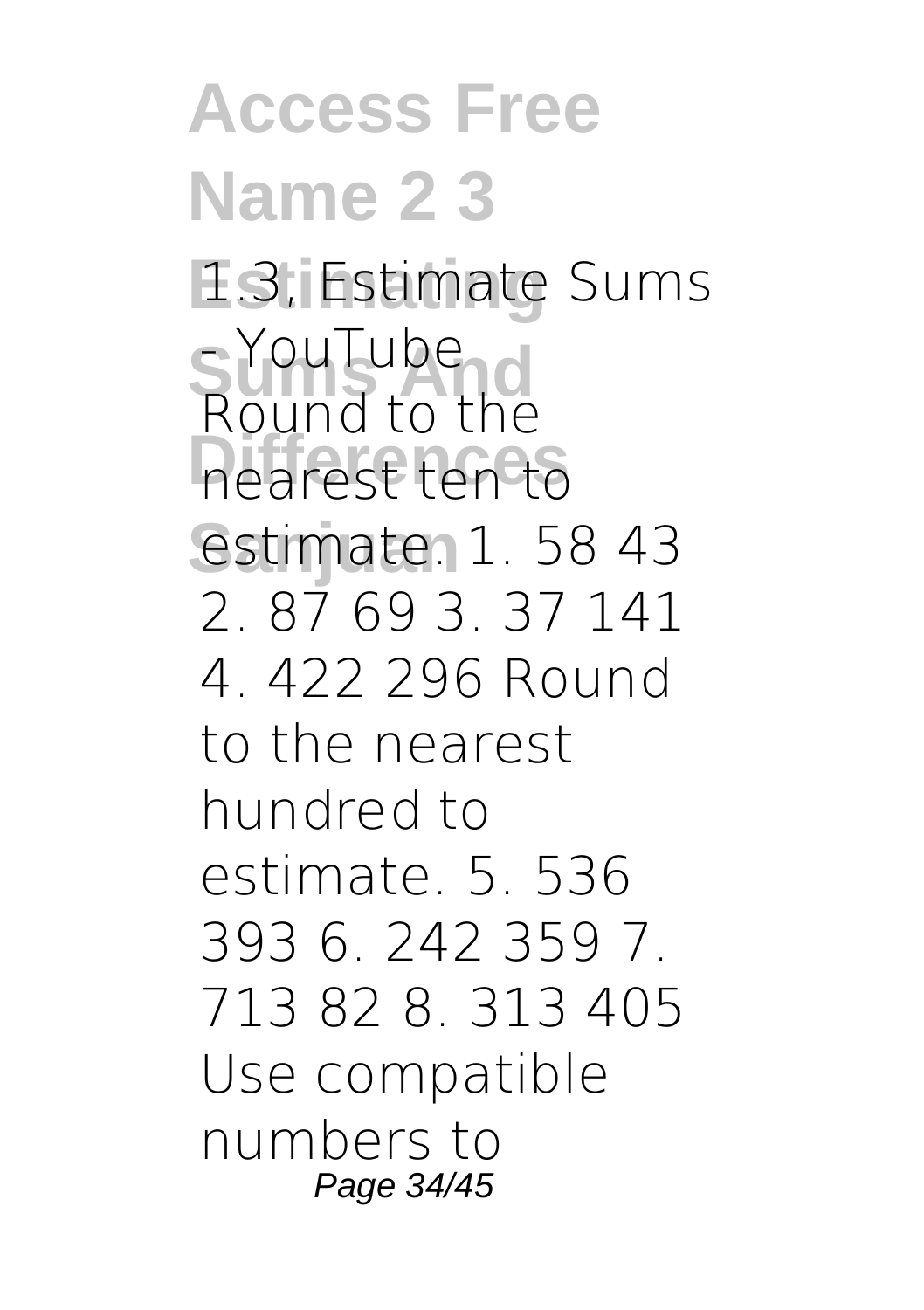## **Access Free Name 2 3**

**Estimating** estimate. 9. 83 34 **Sums And** 347 12. 537 244 **Differences** 13. 10. 329 64 11. 212

**Sanjuan** Reasonableness Miguel has 325 baseball cards and 272 football cards. He said that he has 597 cards ...

Name Practice 2-5 sage3rd.weebly.co Page 35/45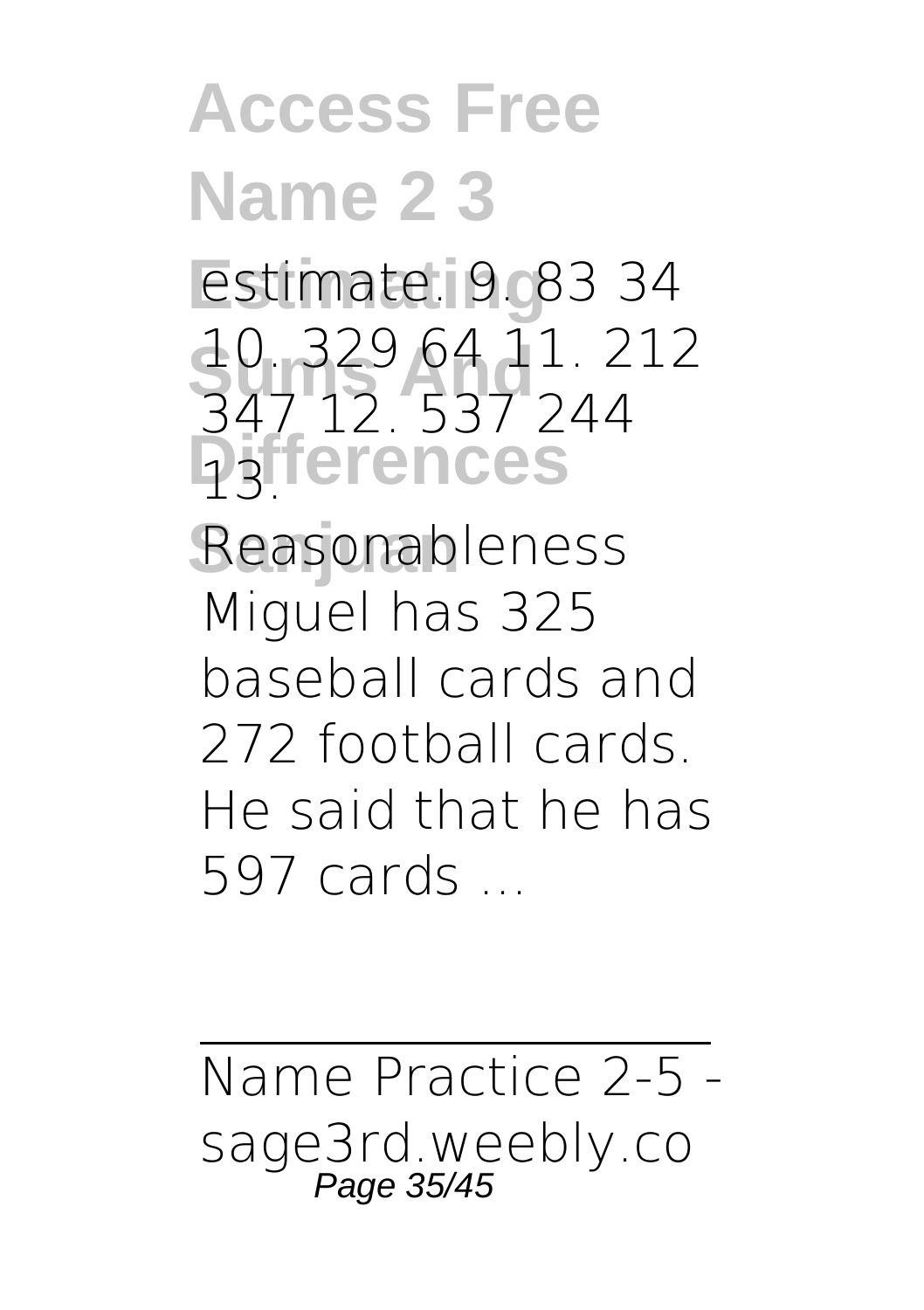**Access Free Name 2 3 Enstimating** Symbol Symbol<br>Name Meaning **Differences Sanset: a collection** Name Meaning / of elements: A =  ${3,7,9,14}$ , B = {9,14,28} A ∩ B: intersection: objects that belong to set A and set B

Math Symbols List Page 36/45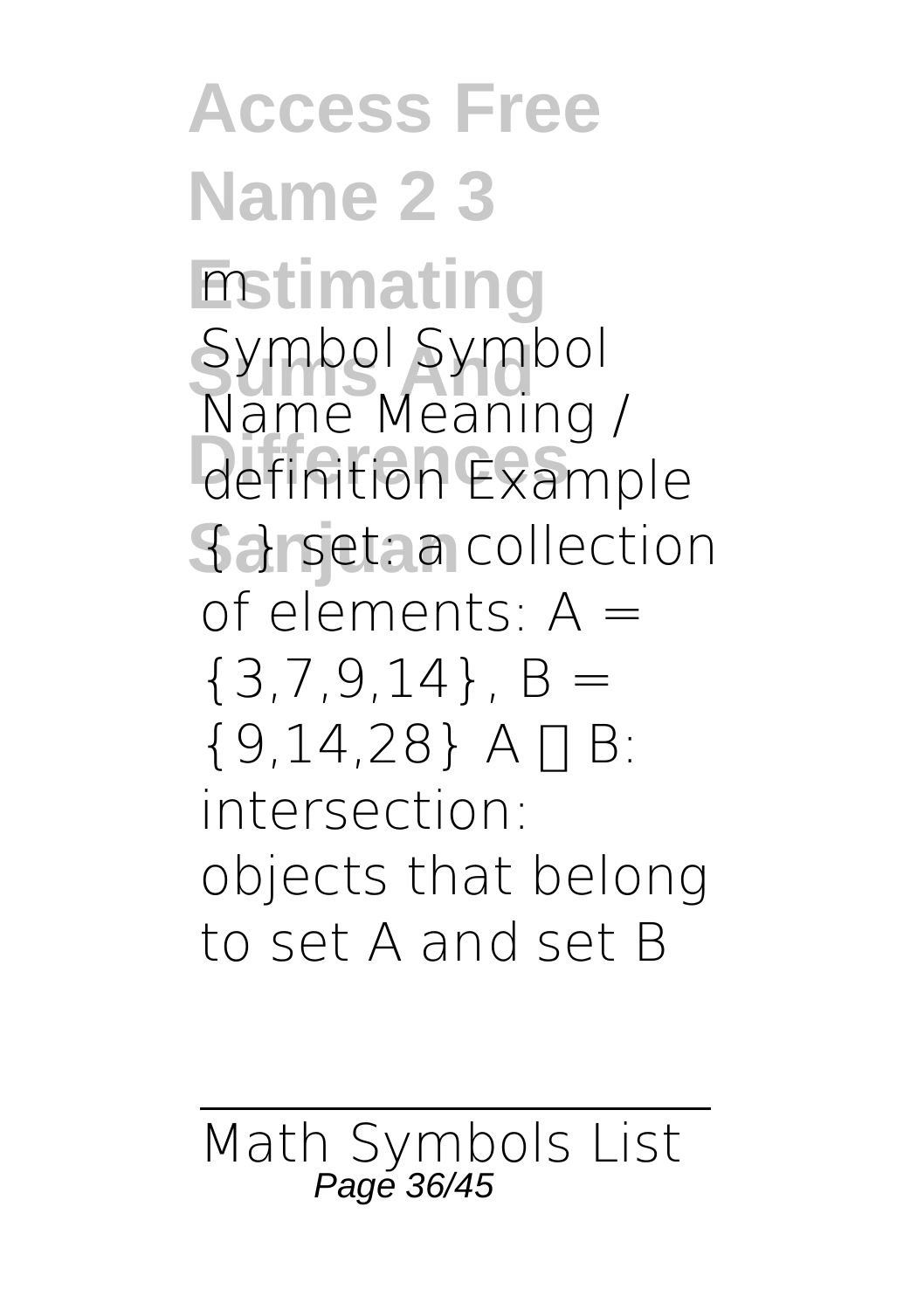**Access Free Name 2 3 Estix/ating-**RapidTables.com **Estimating is a fun** way for kids to Soccer Math: practice estimating sums, differences, products and quotients. There are different levels of difficulty in each exercise making the game appropriate for a Page 37/45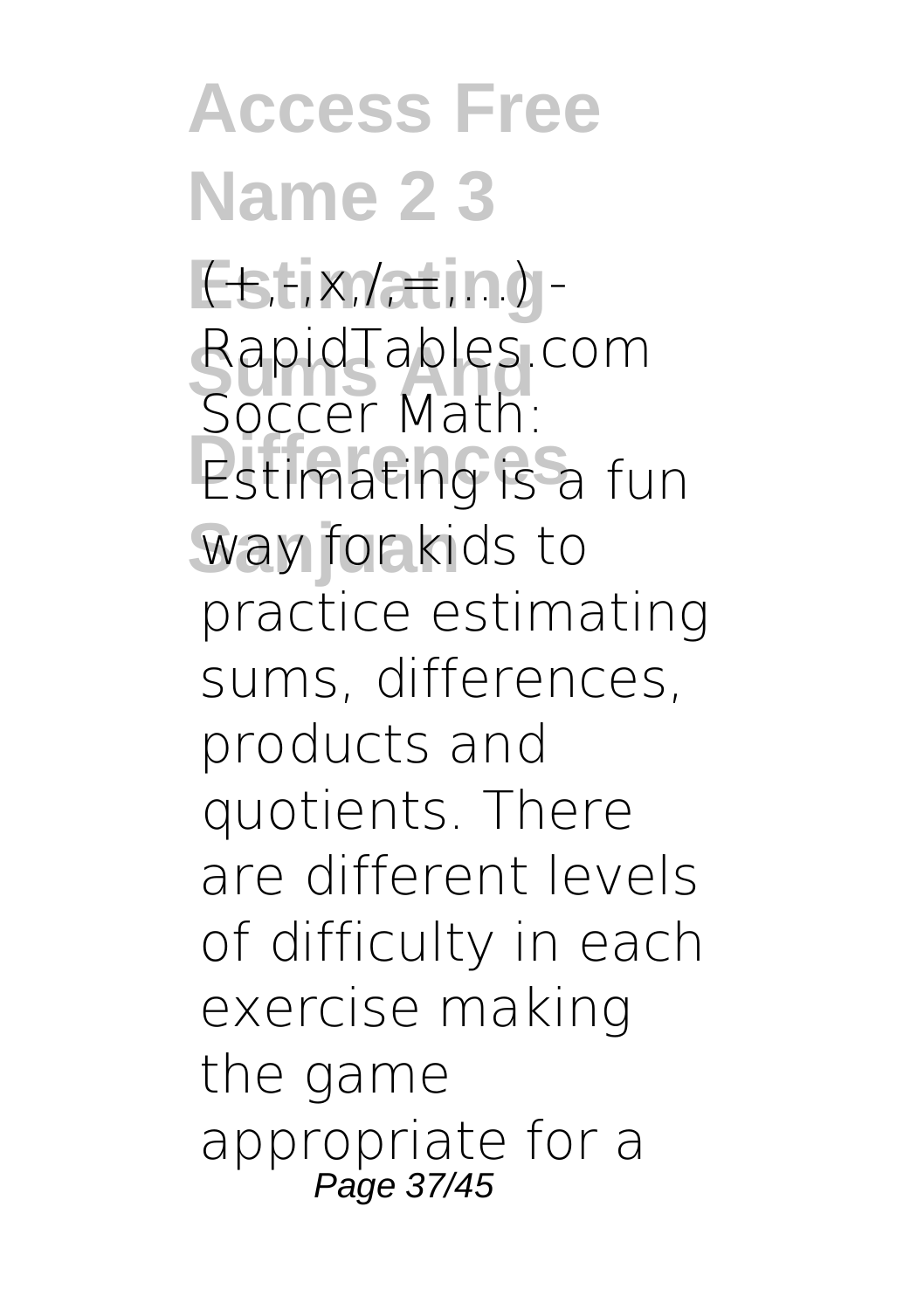#### **Access Free Name 2 3** variety of students and grades. The penalty shot<sup>S</sup> feature after sumes a fun players get five correct in-a-row.

Estimating - Sums, Differences, Products & Quotients  $\Pi$  ABCya! Since 300 275, you Page 38/45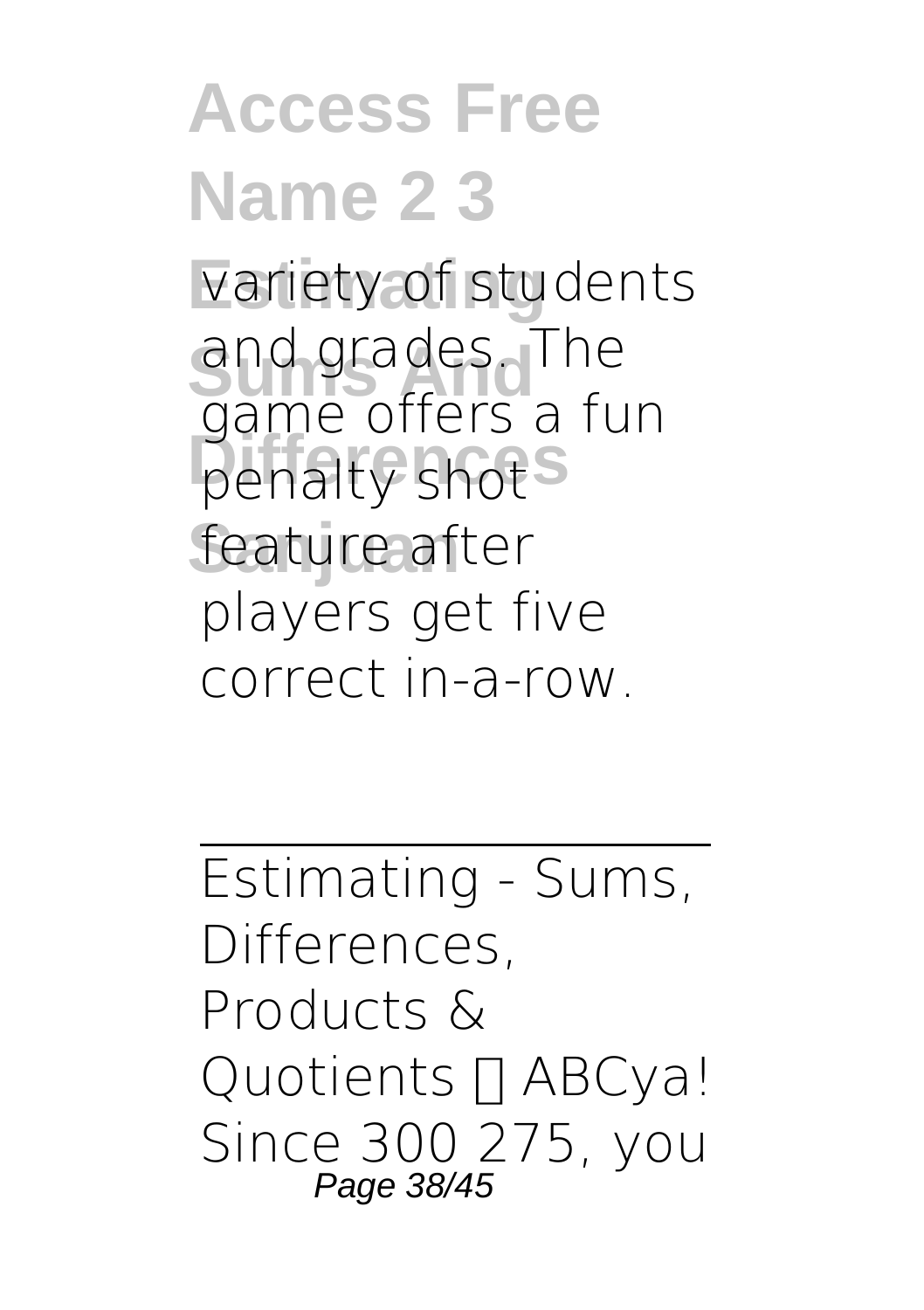**Access Free Name 2 3** have enough. Round to the **Prediction** control of the sum. **Sanjuan** 1. 42 98 2. 36 59 3. nearest ten to 288 475 Round to the nearest hundred to estimate each sum. 4. 378 136 5. 436 309 6. 76 487 7. Reasonableness Sun-Yi estimated 270 146 and got Page 39/45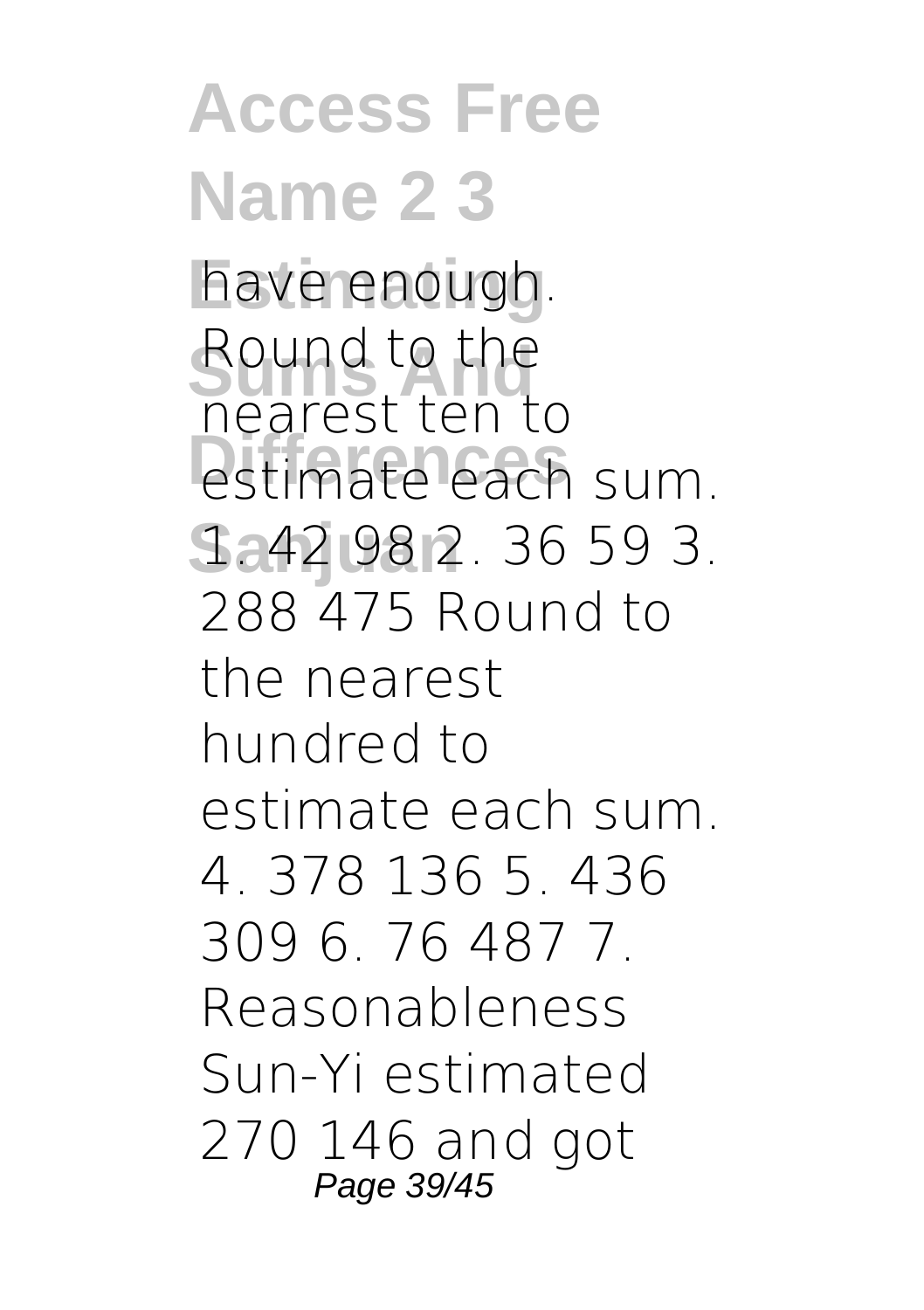**Access Free Name 2 3 Booimating Sums And**

2-5 Estimating Sums **Learning** With Maestra Kiley Download and print Turtle Diary's Estimate Sums worksheet. Our large collection of math worksheets are a great study tool for all ages. Page 40/45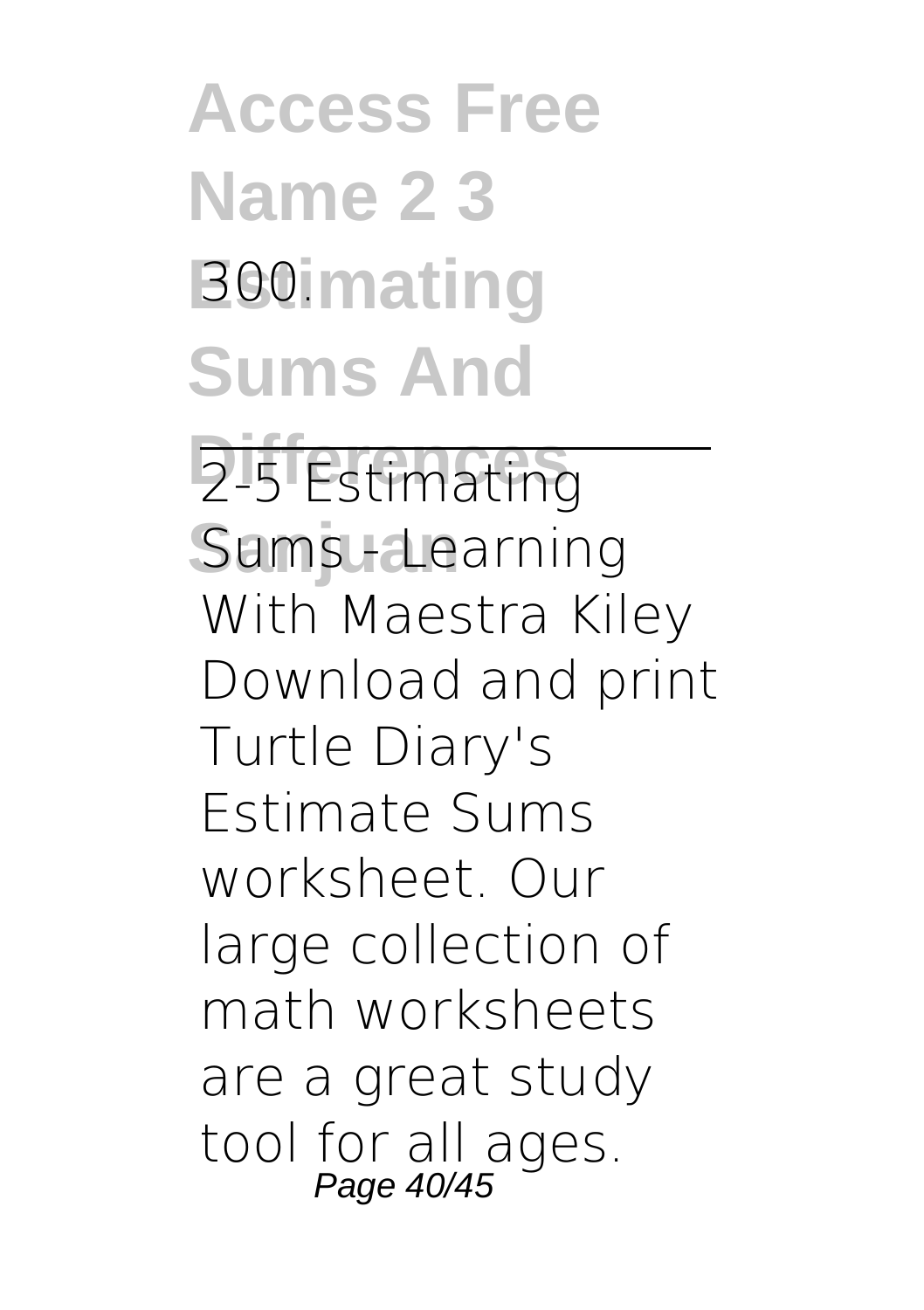# **Access Free Name 2 3**

**Estimating** Toggle navigation. **S. Number Name**<br>Catcher Ordering **Numbers** Choose the Correct Option Catcher. Ordering 21,916 Plays Grade 3 (878) Ordering Numbers : ...

Estimate Sums Worksheet - Turtle Diary For example, the Page 41/45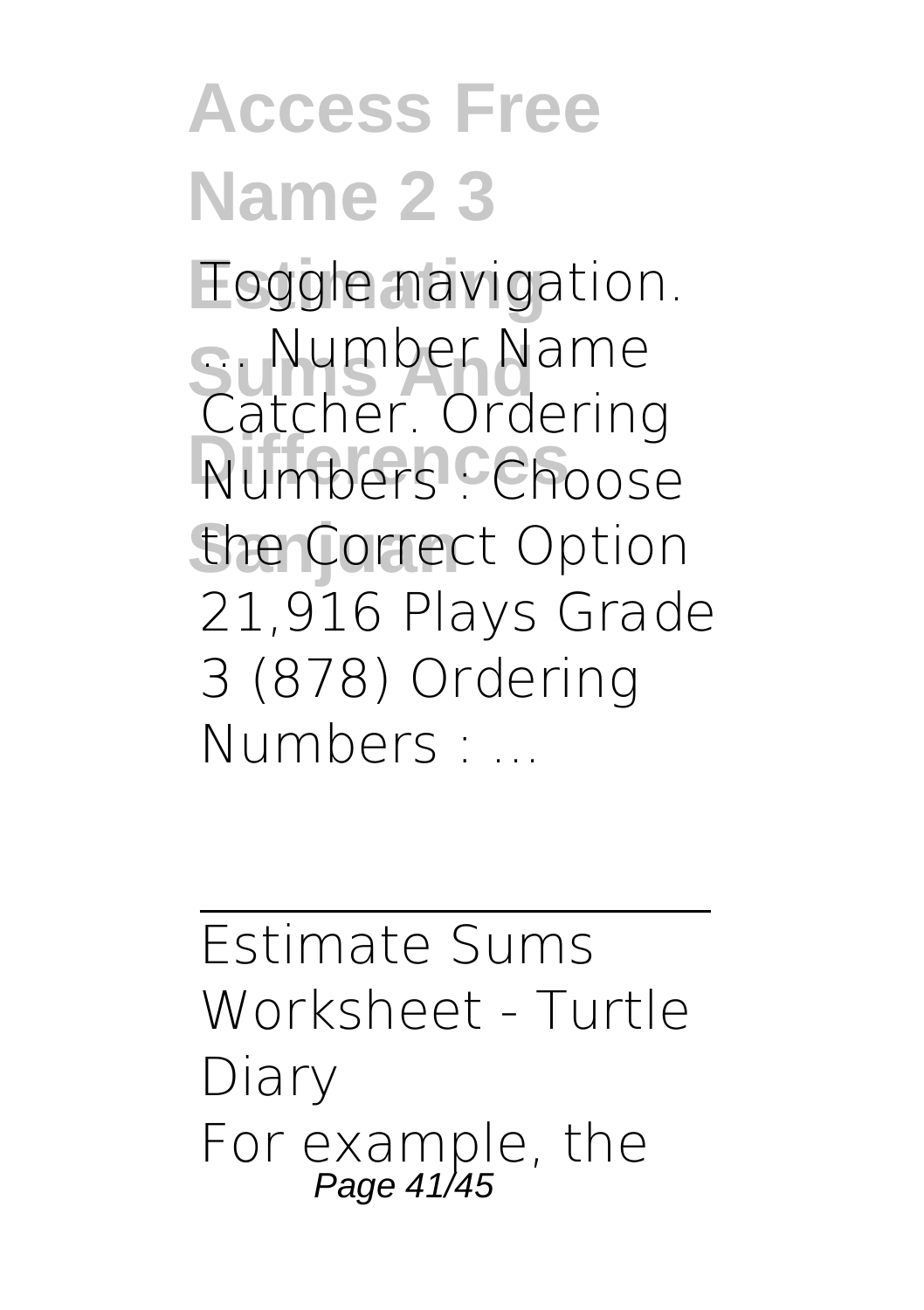**Access Free Name 2 3** standard practice **Sums And** for estimating **Differences** differences of fractions for sums and grammar school students seems to be rounding to the closest 1/2 by rounding to 0, 1/2 or 1. This works well through a calculator such as if you are adding Page 42/45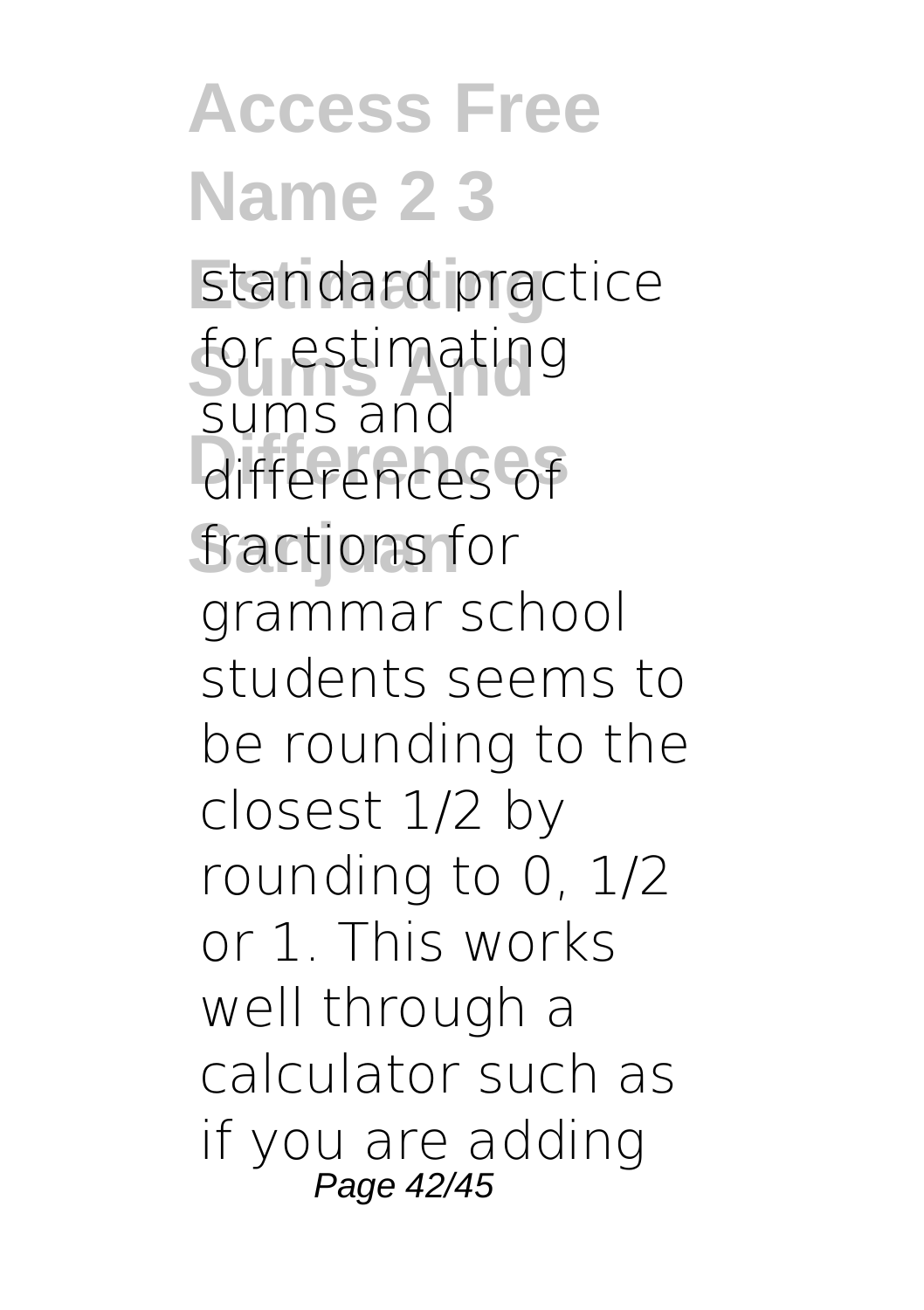**Access Free Name 2 3 Estimating** 3/8 + 11/16. 3/8 is **Summer Closest to 1/2 and<br>11/16 is loss than Differences** 3/4 so it is also **Sanjuan** closest to 1/2. 11/16 is less than

Estimating Sums and Differences of Fractions Calculator Name : Teacher : Date : Score : Estimation Page 43/45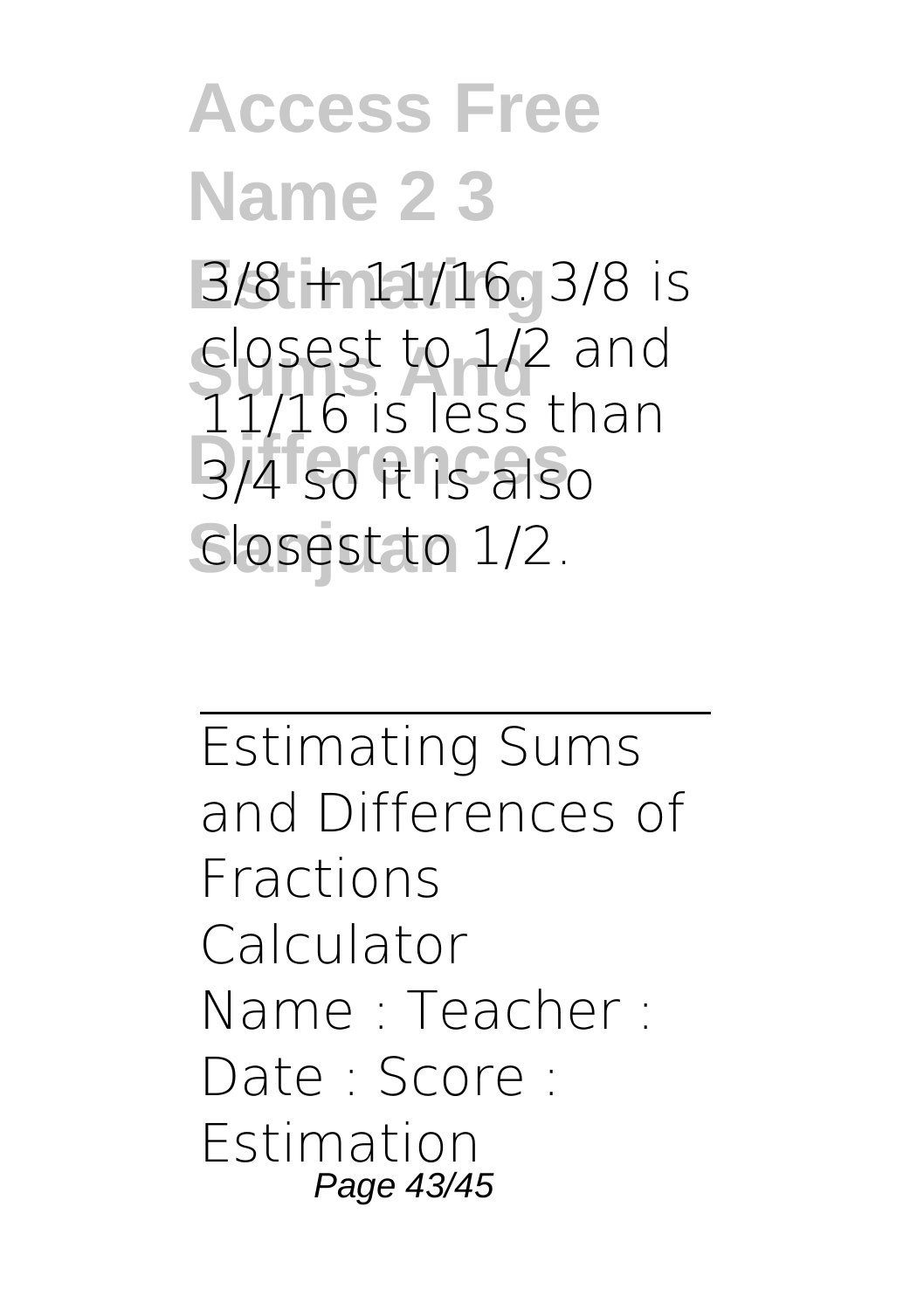**Access Free Name 2 3** Worksheets Math-Aids.Com<br>Estimating C **Differences** and Differences to the Nearest Estimating Sums Hundreds Estimate the sum or difference by rounding each number to the nearest hundreds. Solve the actual problems as well. 1) 383 Page 44/45